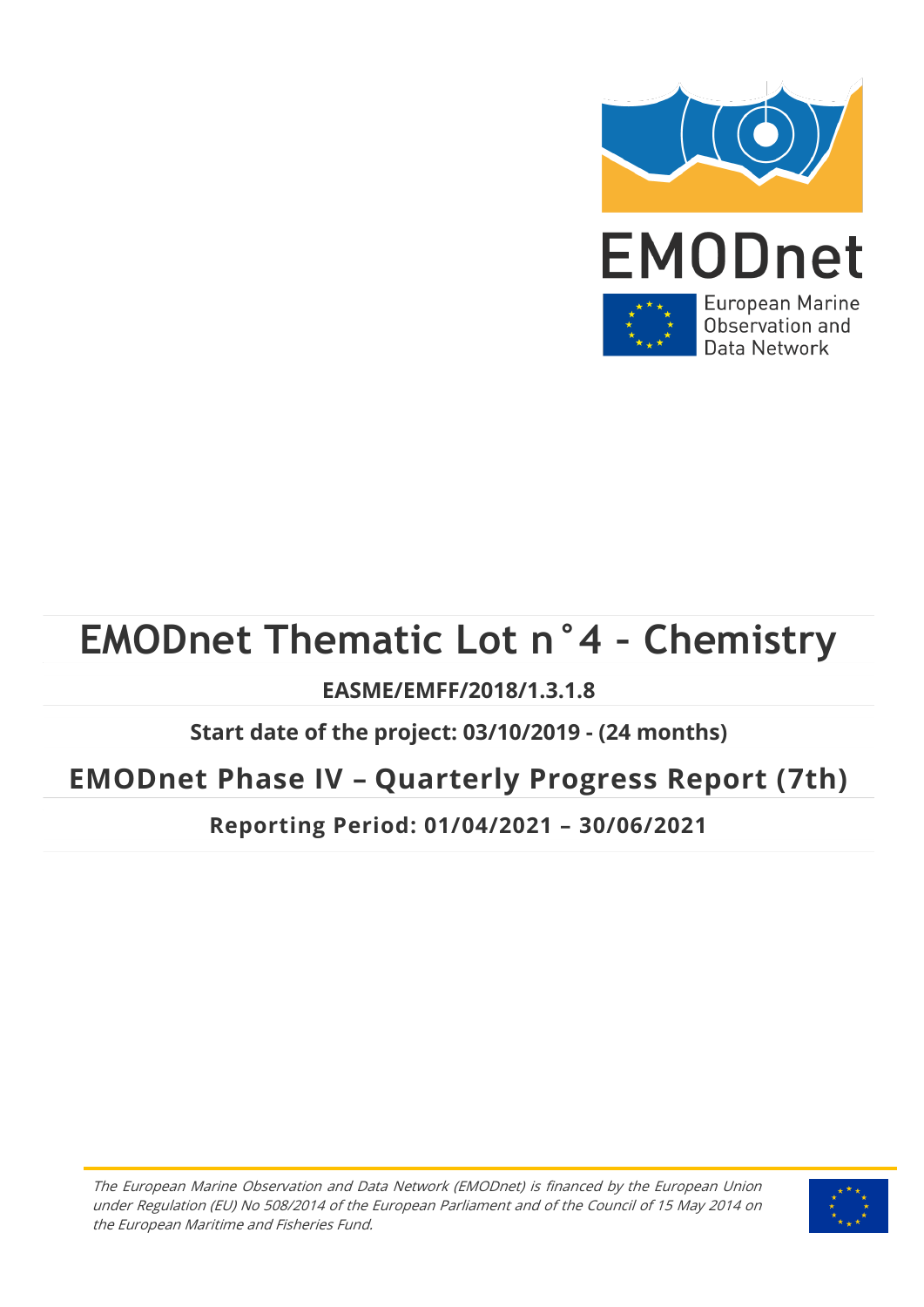

## **Contents**

| 3. User feedback (Contact Us form, online chat & other communication means)<br>$\overline{11}$ |  |
|------------------------------------------------------------------------------------------------|--|
|                                                                                                |  |
|                                                                                                |  |
|                                                                                                |  |
|                                                                                                |  |

### **Disclaimer**

The information and views set out in this report are those of the author(s) and do not necessarily reflect the official opinion of the CINEA or of the European Commission. Neither the CINEA, nor the European Commission, guarantee the accuracy of the data included in this study. Neither the CINEA, the European Commission nor any person acting on the CINEA's or on the European Commission's behalf may be held responsible for the use which may be made of the information.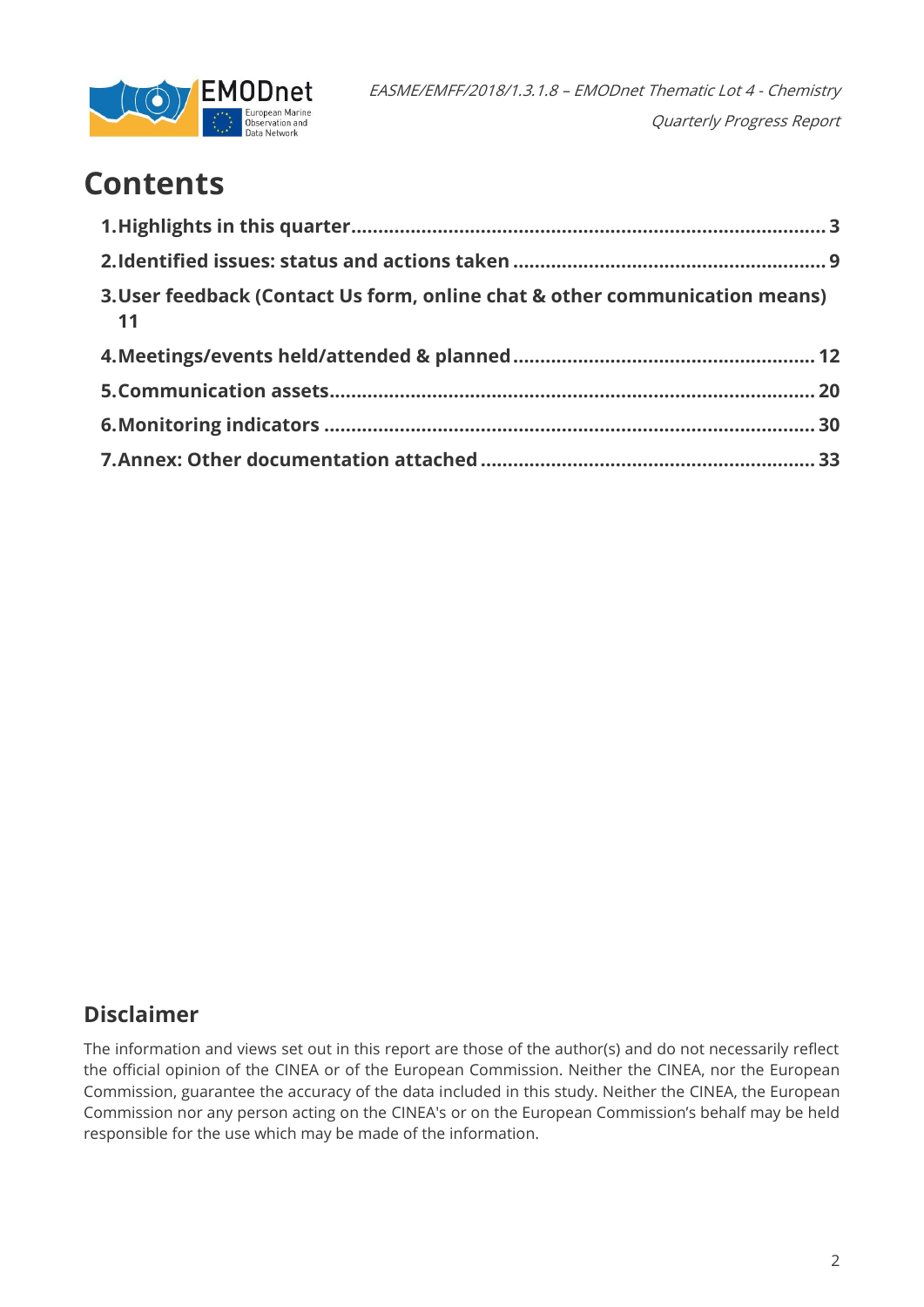

## <span id="page-2-0"></span>**1. Highlights in this quarter**

This report covers the second quarter of 2021. In the following, the highlights for the period April - June 2021 are outlined for each of the tasks specified in Section 1.4.1 of the Tender Specifications:

#### **Task 1: Develop a common method of access to data held in repositories:**

• All EMODnet data centres continued populating EMODnet Chemistry data services with new raw chemistry data, gathered from many sources, and completing or amending the datasets already available in the portal. During the period, the network of NODCs and their data handling capacity was introduced to relevant EU stakeholders (JRC, TG-ML, RSCs, etc.) as the mechanism for micro-litter data collection, following the request by EU MSFD Technical Group on Marine litter. EMODnet is, in fact, identified as the data platform to collect MSFD monitoring data by all Member States.

Measurement data are available through the CDI Data Discovery and Access service that allows users to browse data sets in more detail, to narrow down their query and to download a selection of data sets.

The webODV Data Explorer and Extractor facilitates to explore, subset, visualize, and extract data sets in multiple formats from eutrophication and contaminants aggregated, standardized, validated data collections. Users get access to thirty-one large, regional datasets spanning from contaminants in sediments, water, biota, to eutrophication time series and profiles. The Video tutorial and the User Manual dedicated to this new webODV online tool provide user-friendly instructions.

#### **Task 2: Construct products from one or more data sources that provide users with information about the distribution of parameters in time and space:**

• Updated aggregated data collections are released for all groups of parameters covering eutrophication, ocean acidification, contaminants, and marine litter. Based on those new collections, derived map products are computed and published for 5 eutrophication variables: Dissolved inorganic nitrogen (DIN), Phosphate, Silicate, Chlorophyll - a, and Dissolved oxygen concentration. Maps concern pan-European climatological maps created over all data with monthly basis, 6-year analyses interpolated on a regular grid at basin scale, while high resolution analyses are performed on selected coastal areas. Spatial distributions of sampling stations for ten selected contaminant substances show data below and above Limit of Quantification (LOQ), data with LOQ above or below 30 percent of EQSD threshold values, and sampled matrix. Updated maps for beach litter and seafloor litter at measurement points were also made available. All data products are tuned based on feedback received from the meetings with the board of experts of MSFD.

#### **Task 3: Develop procedures for machine-to-machine connections to data and data products:**

• The public discovery and access of all EMODnet Chemistry data sets is already arranged and operational through the CDI Data Discovery & Access service, that has a versatile user Interface, is INSPIRE compliant, and progress is being made as part of ENVRI-FAIR and Blue-Cloud projects with the development of an API for the CDI service.

EMODnet Chemistry products catalogue provides INSPIRE metadata fields, including a data URL and a metadata URL and this metadata description links users to OGC services available on the product, as WMS and WFS services. There is an OGC CSW service for the products catalogue itself.

#### **Task 4: Develop a web portal allowing users to find, visualise and download data:**

• The EMODnet Chemistry portal has earlier been reviewed and restyled following the observations received from the EU DG MARE and the EMODnet Secretariat. During the reporting period, the section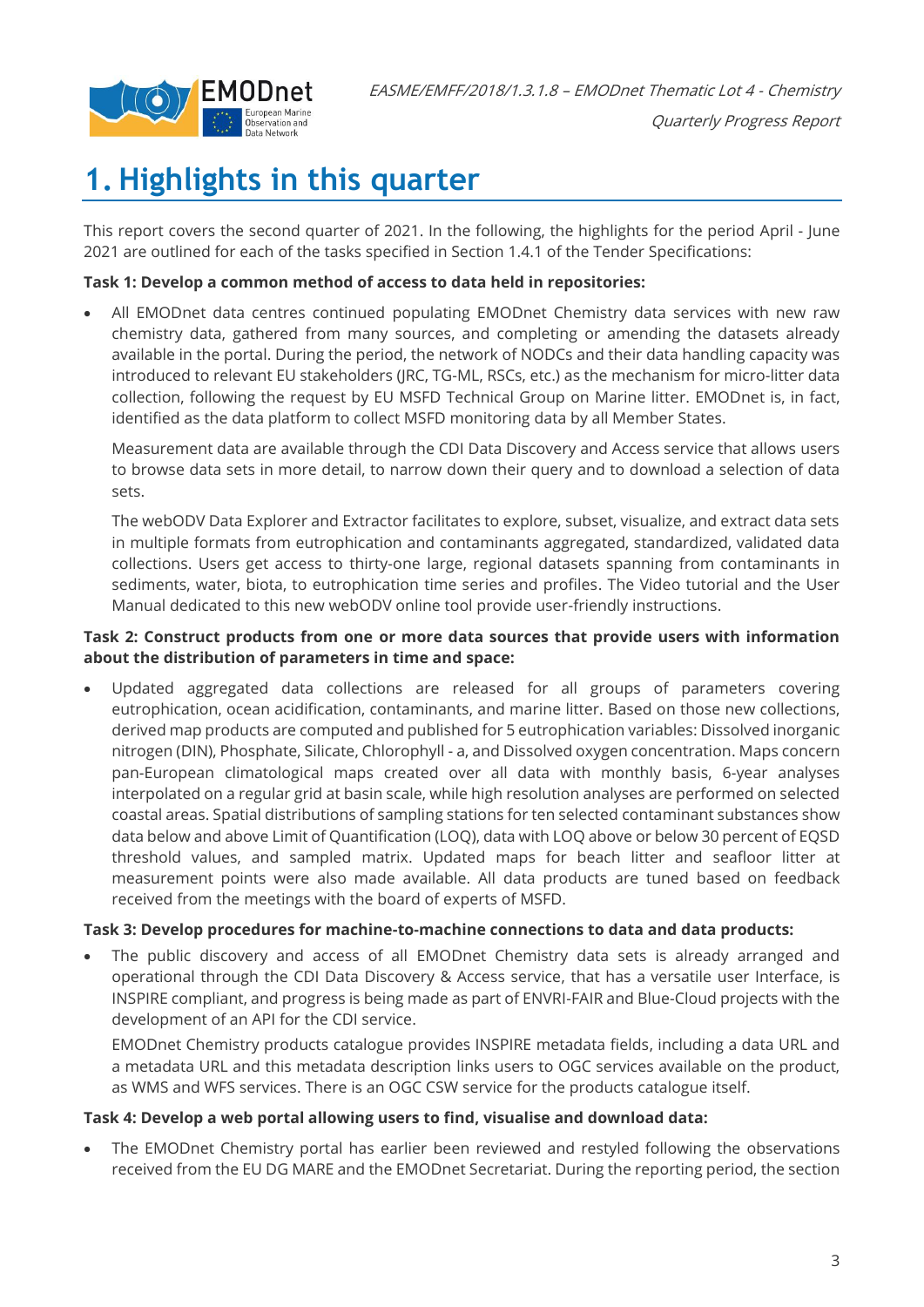

Quarterly Progress Report

ABOUT has been extended with new Guidelines, Reports and Project Meetings. The section DATA ACCESS has been updated with the harmonized and validated data collections, while webODV has been made fully operational, linked and described in all its functionalities. The section DATA PRODUCTS and the thematic sections "Eutrophication", "Ocean acidification", "Contaminants" and "Marine litter has been rewritten with clear descriptions of the new data products. News and events (twenty-five additions for the period), Posters and Presentations (three additions) and Use cases (two additions) are continuously updated as part of the PROMOTION section. The new **EMODnet Chemistry: the treasure box for marine strategies** video was presented at the EMODnet Open Conference 2021. EMODnet Chemistry has also contributed to "EMODnet for policy" the fifth video of a series of eight illustrating the fundamental role of EMODnet in society.

#### **Task 5: Ensure the involvement of regional sea conventions:**

• Dialogue with four Regional Sea Conventions has been maintained through the participation in the MSFD Technical Groups (on Contaminants and Marine Litter), where a regular dialogue is established, and through the MSFD Board of experts, consulted prior to the release of new products. During the reporting period we organised **3 meetings with the board of experts of MSFD**: the first one on 30 March 2021 on Marine litter maps; the second one on 27 May 2021 on Eutrophication maps; the third one on 01 June 2021 on Contaminant maps. Thanks to the high quality of data collections and the increased knowledge of EMODnet from the experts, the maps were well received and discussed in a constructive way. The meetings demonstrate a significant increase of cooperation and trust for mutual benefits. More information on the three meetings is available on the EMODnet Chemistry Portal.

#### **Task 6: Facilitate interoperability with data distributed by non-EU organisations:**

• During this reporting period, EMODnet Chemistry participated to the International Conference on Marine Data and Information Systems (IMDIS), organised by SeaDataNet, that took place online from 12 to 14 April 2021 and to the writing of the wide scientific manuscript A global ocean oxygen database and atlas for assessing and predicting deoxygenation and ocean health in the open and coastal ocean. As EMODnet Chemistry builds upon the SeaDataNet pan-European infrastructure, it has strategic links and long-standing communication with non-EU countries and in particular with Australia, Canada, and USA.

#### **Task 7: Install a process to monitor performance and deal with user feedback:**

• Procedures are up and running. COVID-19 emergency did not affect the functionality. The new web service developed by OGS has collected download metrics for the map viewer, DOI landing pages, the data products catalogue and webODV Data Explorer and Extractor. Unfortunately, user activities are not recorded for EMODnet Chemistry products described and made available through the Central Portal. Further analysis is needed to ensure complete monitoring forwards.

#### **Task 8: Operate a help desk offering support to users:**

The helpdesk is kept operational in the reporting period. COVID-19 emergency did not affect the functionality. All support requests received via the Help desk are listed in Section 4.

#### **Project Management:**

The quarterly report for January – March 2021 was produced and after submission accepted by CINEA. Both the project meeting, with all members of the EMODnet Chemistry consortium, and the Steering Committee meeting were organised during the EMODnet Jamboree week on 17<sup>th</sup> June 2021. Recently, the good news was received, that the tender of the consortium for the next phase of EMODnet Chemistry has been accepted. This will allow to progress with the EMODnet Chemistry activities in a sustained way, which is important for further building the working relationships with the MSFD communities.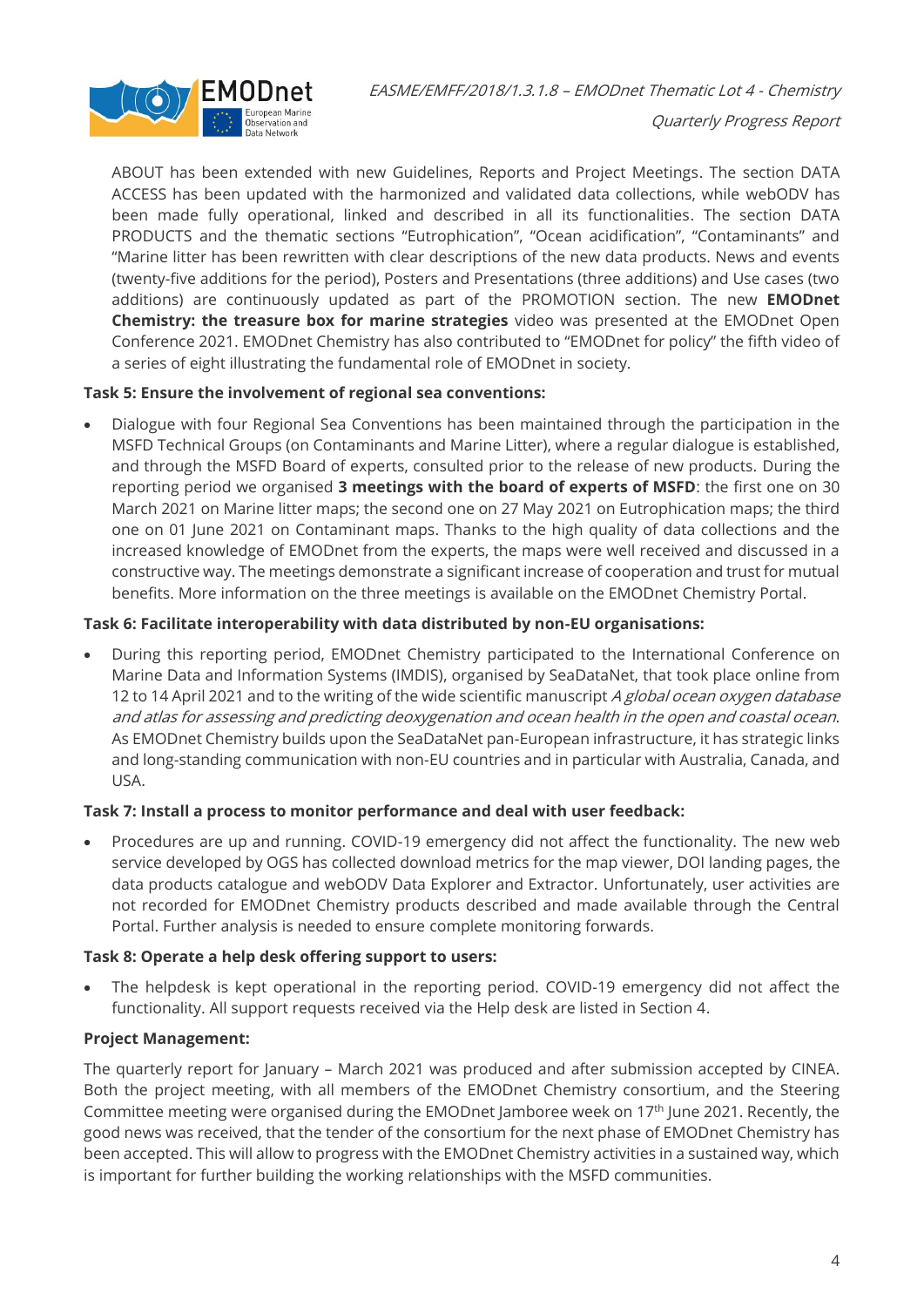

| <b>Status of the Milestones and Deliverables listed in the workplan</b>                         |                 |                                   |                                          |                                                                                                                                                            |  |  |  |  |
|-------------------------------------------------------------------------------------------------|-----------------|-----------------------------------|------------------------------------------|------------------------------------------------------------------------------------------------------------------------------------------------------------|--|--|--|--|
| Milestone/Deliverable                                                                           | <b>WP</b>       | Date due                          | <b>Status</b><br>(Delivered/<br>Delayed) | If Delayed: reason for delay<br>and expected delivery date                                                                                                 |  |  |  |  |
| D1.1: Quarterly concise<br>progress reports                                                     | WP1             | M3, M6, M9, M12,<br>M15, M18, M21 | Delivered                                | $\overline{\phantom{a}}$                                                                                                                                   |  |  |  |  |
| D1.2: Annual Interim report                                                                     | WP1             | M12                               | Delivered                                |                                                                                                                                                            |  |  |  |  |
| D1.5: Consortium Agreement                                                                      | WP1             | M <sub>2</sub>                    | Delivered                                | $\overline{\phantom{a}}$                                                                                                                                   |  |  |  |  |
| D1.6: Short minutes/action<br>list of Coordination Group<br><b>Meetings</b>                     | WP1             | M1, M6, M12,<br>M18, M23          | Delivered                                | $\overline{\phantom{m}}$                                                                                                                                   |  |  |  |  |
| D2.1: Revised guidelines for<br>contaminants data<br>management                                 | WP <sub>2</sub> | M <sub>2</sub>                    | Delivered                                | $\overline{\phantom{a}}$                                                                                                                                   |  |  |  |  |
| D2.2: Remote technical<br>workshop to train DC in<br>contaminants data<br>management            | WP <sub>2</sub> | M <sub>2</sub>                    | Delivered                                | $\overline{\phantom{m}}$                                                                                                                                   |  |  |  |  |
| D2.3: Guidelines for QC for<br>contaminants                                                     | WP <sub>2</sub> | M <sub>6</sub>                    | Delivered                                | $\overline{\phantom{m}}$                                                                                                                                   |  |  |  |  |
| D2.4: Close data harvesting<br>for contaminants                                                 | WP <sub>2</sub> | M <sub>6</sub>                    | Done                                     | $\overline{\phantom{m}}$                                                                                                                                   |  |  |  |  |
| D2.5: Close data harvesting<br>for eutrophication                                               | WP2             | M <sub>6</sub>                    | Done                                     | $\overline{\phantom{a}}$                                                                                                                                   |  |  |  |  |
| D2.6: Guidelines for new<br>marine litter formats (floating<br>macro and microplastics)         | WP2             | M <sub>6</sub>                    | Delivered                                | Guidelines for microplastics<br>in sediments is published.                                                                                                 |  |  |  |  |
| D3.1: Release of validated<br>collections for contaminants<br>to EEA                            | WP3             | M12                               | Delivered                                |                                                                                                                                                            |  |  |  |  |
| D3.2: Presentation of draft<br>new maps for contaminants<br>as viewing service to MSFD<br>board | WP3             | M15                               | Delivered                                | The new maps for<br>contaminants were<br>presented to the MSFD<br>board of experts.                                                                        |  |  |  |  |
| D3.3: Public release of new<br>maps for contaminants as<br>viewing service                      | WP3             | M18                               | Delayed                                  | The public release of new<br>contaminants maps<br>scheduled after marine litter<br>maps, is pending due to late<br>delivery of Marine litter data<br>by MS |  |  |  |  |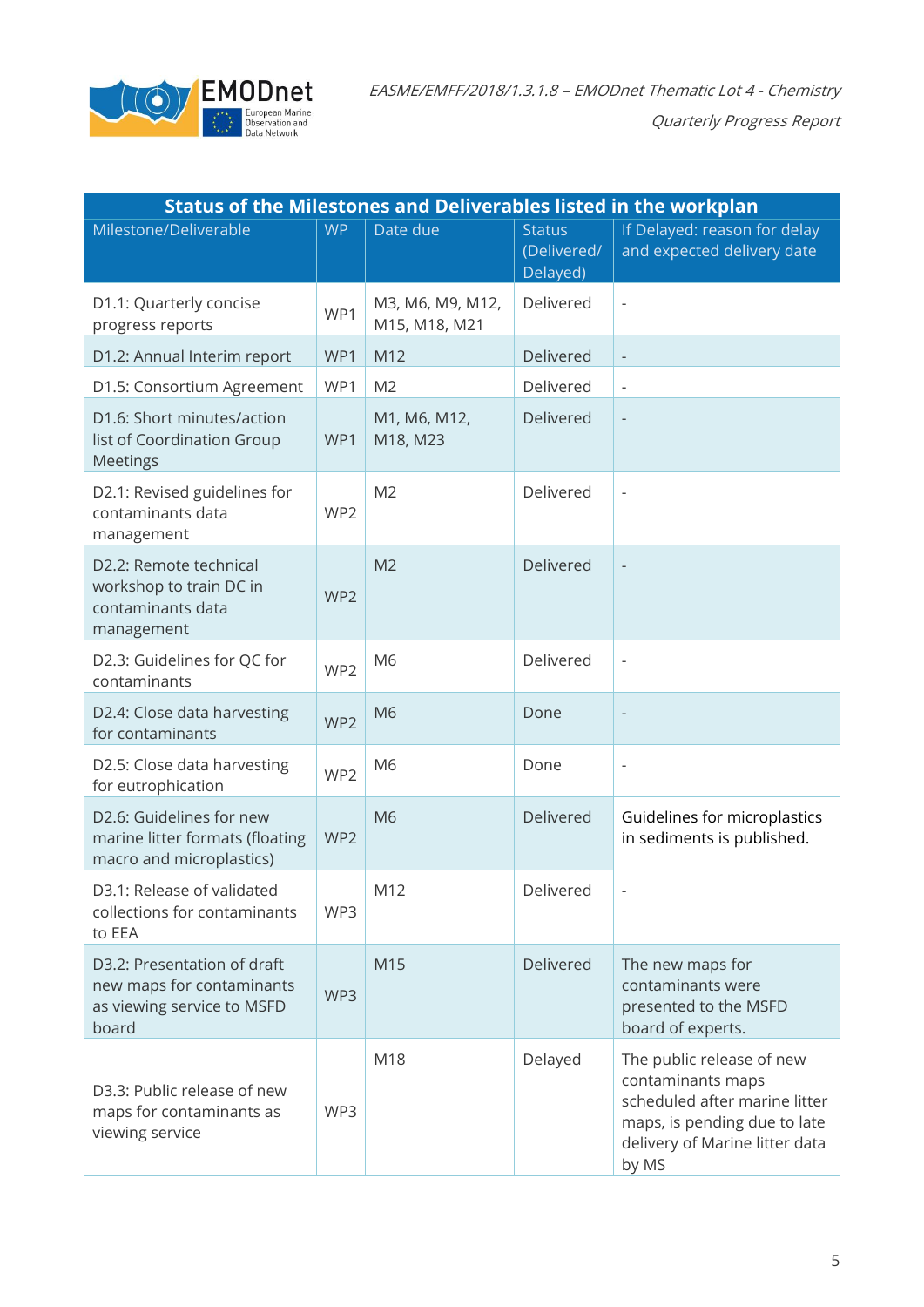

| <b>D3.4: Release of validated</b><br>collections for eutrophication<br>to EEA       | WP3 | M12            | Delivered | $\overline{\phantom{m}}$                                                                                                 |
|-------------------------------------------------------------------------------------|-----|----------------|-----------|--------------------------------------------------------------------------------------------------------------------------|
| D3.5: Higher resolution DIVA<br>maps near major river<br>mouths                     | WP3 | M18            | Delivered |                                                                                                                          |
| D3.6: Presentation of<br>updated DIVA maps for<br>eutrophication to MSFD<br>board   | WP3 | M18            | Delivered |                                                                                                                          |
| D3.7: Public release of<br>updated DIVA maps for<br>eutrophication                  | WP3 | M21            | Delivered |                                                                                                                          |
| D3.8: First version<br>concentration maps of<br>marine and beach litter             | WP3 | M12            | Delivered | The new concentration<br>maps are published in their<br>final version.                                                   |
| D3.9: Release of aggregated<br>and validated marine litter<br>data collections      | WP3 | M18            | Delivered |                                                                                                                          |
| D3.10 Presentation of draft<br>marine litter maps, new and<br>updated to MSFD board | WP3 | M21            | Delivered |                                                                                                                          |
| D3.11: Public release of<br>marine litter maps, new and<br>updated                  | WP3 | M23            | Delivered |                                                                                                                          |
| D4.1: EMODnet Chemistry<br>portal upgraded with extra<br>functionalities            | WP4 | M <sub>6</sub> | Delivered |                                                                                                                          |
| D4.2: Upgraded databases<br>for marine litter                                       | WP4 | M10            | Done      |                                                                                                                          |
| D4.3: Improved viewing<br>services in OceanBrowser                                  | WP4 | M15            | Done      |                                                                                                                          |
| D4.4: Set-up viewing services<br>for contaminants                                   | WP4 | M12            | Done      |                                                                                                                          |
| D4.5: Adoption of SDC<br>Collaborative Virtual<br>Environment (CVE) prototype       | WP4 | M12            | Delivered | wedODV represents a<br>powerful tool for the users<br>to explore and analyse data<br>(in addition to extract<br>subsets) |
| D4.6: On-line ODV application<br>as part of operational CVE                         | WP4 | M15            | Done      |                                                                                                                          |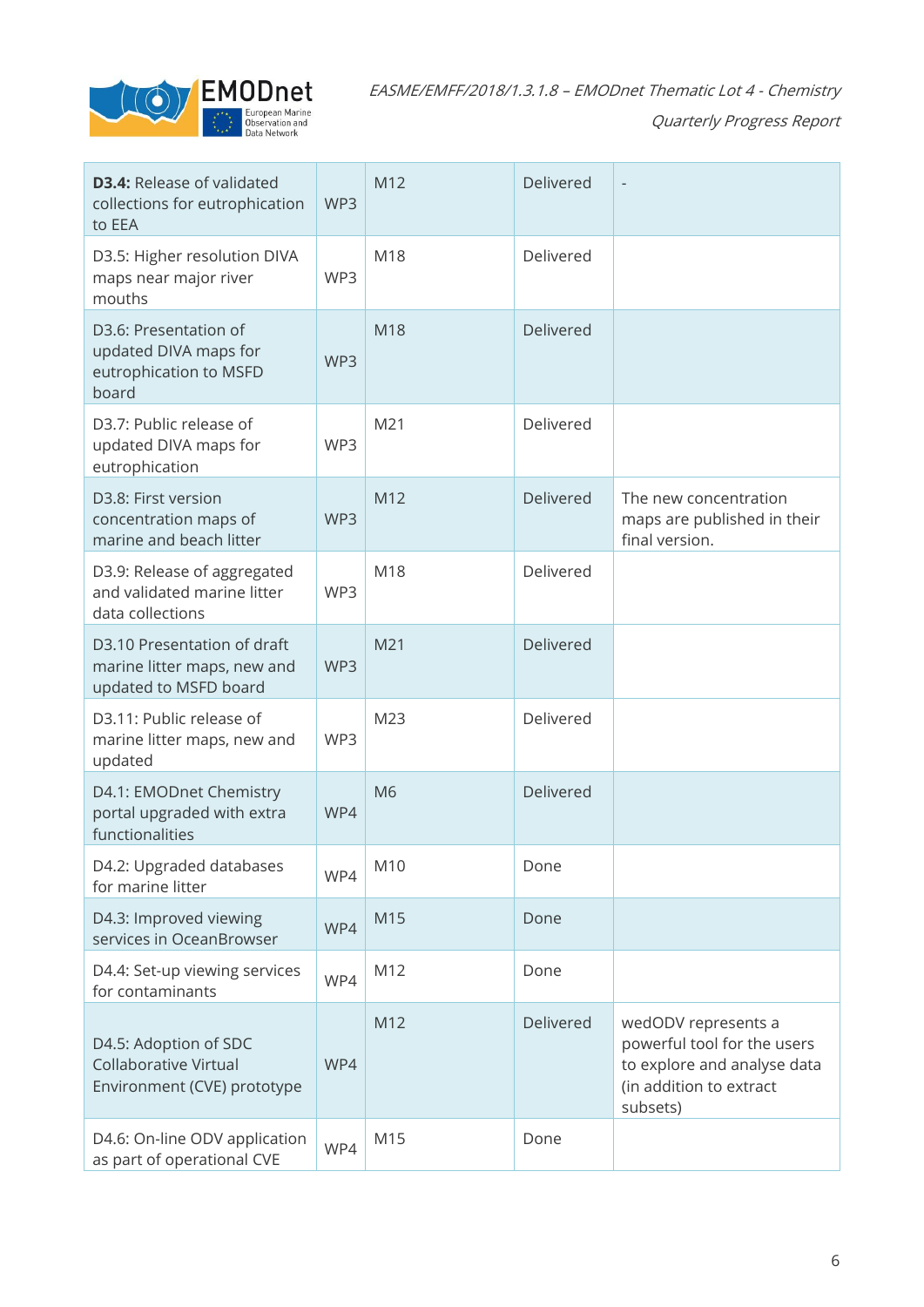

| D4.7: Monitoring data about<br>visits and usage                                                  | WP4             | Continuously   | Done      |                                                                                                                      |
|--------------------------------------------------------------------------------------------------|-----------------|----------------|-----------|----------------------------------------------------------------------------------------------------------------------|
| D5.1: Operate Help-desk                                                                          | WP5             | Continuously   | Done      |                                                                                                                      |
| D5.2: Meetings of Board of<br><b>MSFD</b> experts                                                | WP5             | M15, M18, M21  | Done      |                                                                                                                      |
| D5.3: International<br>cooperation and<br>interoperability                                       | WP5             | continuously   | Done      |                                                                                                                      |
| D6.1: Promotional plan, with<br>listing of events                                                | WP6             | M <sub>3</sub> | Done      |                                                                                                                      |
| D6.2: Promotional material<br>handout                                                            | WP <sub>6</sub> | M6, M12        | Delivered | As meeting in person is not<br>feasible, a promotional<br>video was produced and<br>promoted                         |
| D6.3: Implementation of<br>promotional plan                                                      | WP6             | M6-M24         | Done      |                                                                                                                      |
| D6.4: Animation with existing<br>products explaining the role<br>of EMD Chem in the MSFD<br>plan | WP6             | M12, M24       | Delivered | A tutorial animation for<br>webODV and a promotional<br>video for EMODnet<br>Chemistry treasure box<br>were produced |
| D6.5: Presentations at<br>relevant conferences                                                   | WP6             | regularly      | Done      |                                                                                                                      |

| <b>Status of the Milestones and Deliverables listed in the workplan</b>                                                                                             |                 |                    |                                          |                                                                   |  |  |  |
|---------------------------------------------------------------------------------------------------------------------------------------------------------------------|-----------------|--------------------|------------------------------------------|-------------------------------------------------------------------|--|--|--|
| Milestone/Deliverable                                                                                                                                               | <b>WP</b>       | <b>Date</b><br>due | <b>Status</b><br>(Delivered/<br>Delayed) | If Delayed: reason for<br>delay and expected<br>delivery date     |  |  |  |
| MS1: Chemistry (contaminants and<br>eutrophication) CDI metadata and data sets<br>included in CDI Service                                                           | WP <sub>2</sub> | M <sub>6</sub>     | Done                                     |                                                                   |  |  |  |
| MS2: Marine litter and microlitter data sets<br>from data providers, OSPAR, EEA, DeFishGear,<br>ICES, MEDITS and Member States included in<br>the EMODnet databases | WP <sub>2</sub> | M <sub>12</sub>    | Done                                     |                                                                   |  |  |  |
| MS3: First version concentration maps of<br>marine and beach litter and microplastics                                                                               | WP3             | M <sub>12</sub>    | Done                                     |                                                                   |  |  |  |
| MS4: Updated data collections for<br>contaminants and eutrophication to EEA                                                                                         | WP3             | M <sub>12</sub>    | Delivered                                |                                                                   |  |  |  |
| MS5: Updated dedicated maps for<br>contaminants in viewing service                                                                                                  | WP3             | M15                | Delayed                                  | The discussion and<br>presentation of new<br>contaminants results |  |  |  |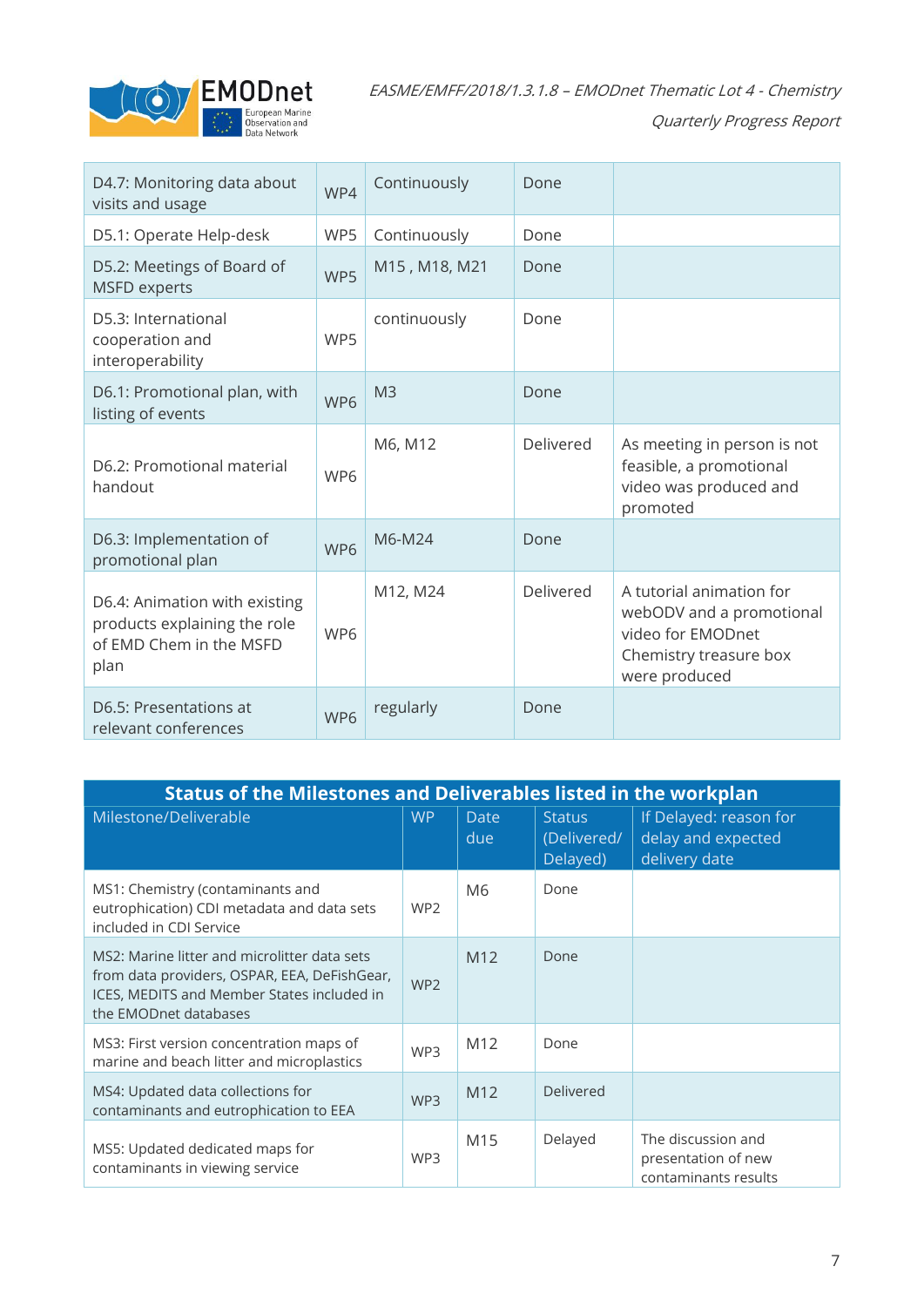

|                                                                                                    |                 |                 |          | expected after delivery of<br>marine litter maps, was<br>delayed for late delivery of<br>Marine litter data by MS |
|----------------------------------------------------------------------------------------------------|-----------------|-----------------|----------|-------------------------------------------------------------------------------------------------------------------|
| MS6: Updated DIVA maps for eutrophication<br>and high resolution pilots near major river<br>mouths | WP <sub>3</sub> | M <sub>18</sub> | Done     |                                                                                                                   |
| MS7: Updated marine litter maps for marine<br>litter and microplastics                             | Wp3             | M21             | Done     |                                                                                                                   |
| MS8: On-line ODV application as part of<br>operational initial CVE                                 | WP4             | M <sub>15</sub> | Done     |                                                                                                                   |
| MS9: Implementation of the promotional plan                                                        | WP6             | M6-M24          | On-going |                                                                                                                   |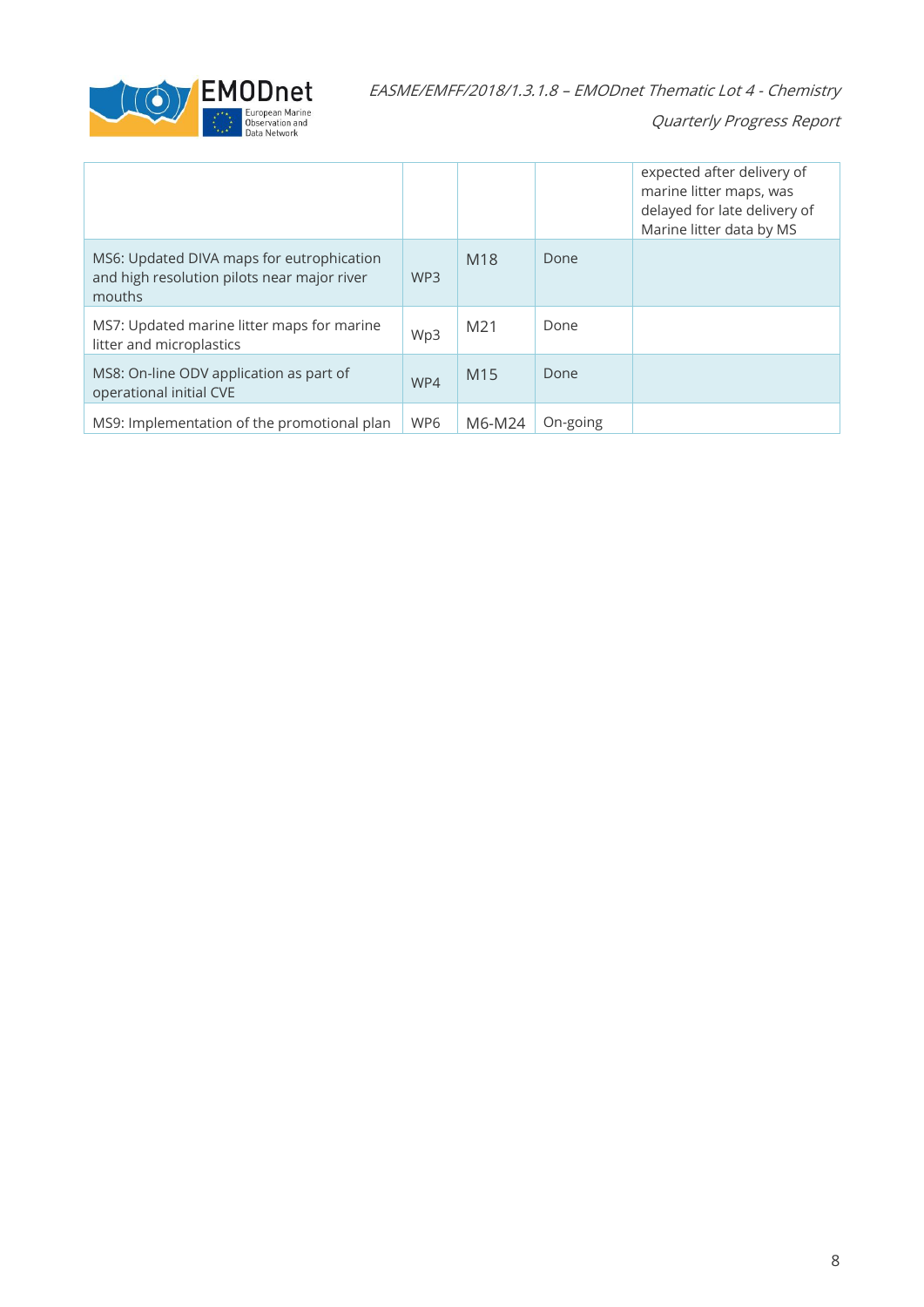

Quarterly Progress Report

### <span id="page-8-0"></span>**2.Identified issues: status and actions taken**

[Provide an overview of the issues identified by CINEA (Table A), if any, since the start of the project phase (provide date), the status of those issues and actions taken to address them and/or roadmap with remaining actions planned to resolve the issues. in Table B, provide information about issues and challenges identified by yourself, if any.]

| A. Priority issue(s) identified and communicated by CINEA/ DG MARE/<br><b>SECRETARIAT</b>                     |                                     |                                                   |           |                         |  |  |  |
|---------------------------------------------------------------------------------------------------------------|-------------------------------------|---------------------------------------------------|-----------|-------------------------|--|--|--|
| Priority issue                                                                                                | <b>Status</b><br>(Pending/Resolved) | Action(s) taken /<br>remaining actions<br>planned | Date due  | <b>Date</b><br>resolved |  |  |  |
| <b>Constant monitoring</b><br>of Matomo's traffic.<br>urgent but a<br>Not<br>better coordination is<br>needed | Pending                             | To be discussed and<br>agreed at the TWG          | Sept 2021 |                         |  |  |  |
|                                                                                                               |                                     |                                                   |           |                         |  |  |  |
|                                                                                                               |                                     |                                                   |           |                         |  |  |  |
|                                                                                                               |                                     |                                                   |           |                         |  |  |  |
|                                                                                                               |                                     |                                                   |           |                         |  |  |  |
|                                                                                                               |                                     |                                                   |           |                         |  |  |  |
|                                                                                                               |                                     |                                                   |           |                         |  |  |  |

| B. Issues / challenges identified by the thematic assembly group itself                      |                                                                                                                                                                                                                                                            |                                                                                                                                                                                                        |          |                         |  |  |  |
|----------------------------------------------------------------------------------------------|------------------------------------------------------------------------------------------------------------------------------------------------------------------------------------------------------------------------------------------------------------|--------------------------------------------------------------------------------------------------------------------------------------------------------------------------------------------------------|----------|-------------------------|--|--|--|
| Priority issue /<br>challenge                                                                | <b>Status</b><br>(Pending/Resolved)                                                                                                                                                                                                                        | Action(s) taken /<br>remaining actions<br>planned                                                                                                                                                      | Date due | <b>Date</b><br>resolved |  |  |  |
| Grafana graphics<br>are<br>significant<br>nor<br>not<br>updated promptly (JIRA<br>EM-119)    | Pending. We asked for a more<br>consistent definition of web<br>session, now waiting for its<br>implementation by TRUST-IT                                                                                                                                 | Trust-IT script should<br>sum multiple Matomo<br>single<br>entries<br>as<br>number saved in the<br>database<br>by<br>used<br>Grafana                                                                   | 12/2020  | 04/2021                 |  |  |  |
| <b>Missing</b><br>statistic<br>and<br>download form from<br>Central portal (JIRA EM-<br>209) | We are<br>required to use<br>Download Forms to fill our<br>indicators. However, we miss all<br>downloads from the Central<br>Portal. There is no download<br>form (for Indicator 5), and I'm<br>not aware of any download<br>metrics for other indicators. | We got a response that<br>nodes<br>the<br>are<br>responsible<br>for<br>collecting such metrics,<br>so we have decided to<br>the 'Direct<br>remove<br>Download' option from<br>our catalogue. Once it's | 09/2021  |                         |  |  |  |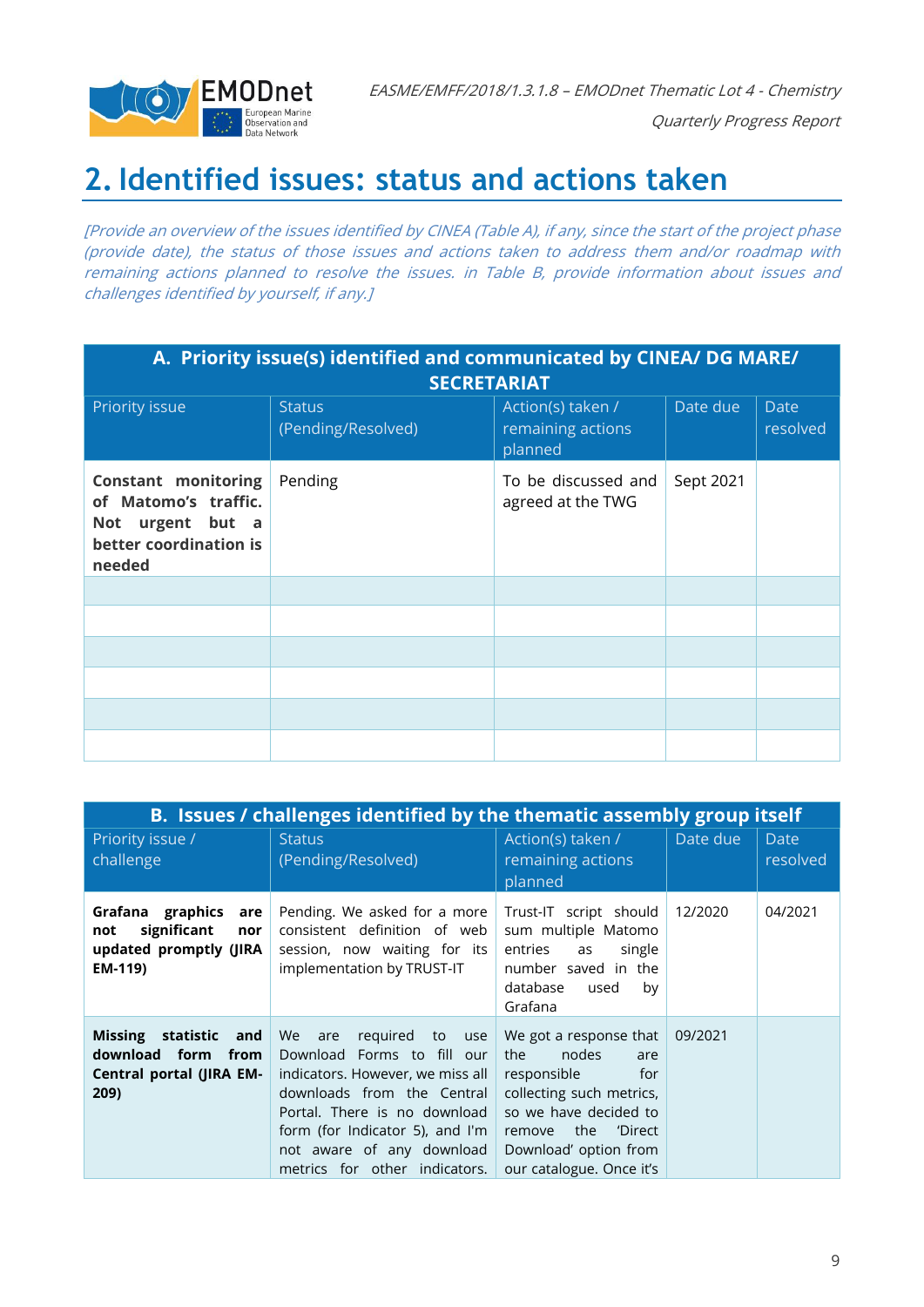

| Only in case the end-user is $ $ done, the automatic<br>choosing the DOI landing page $ $<br>as a download link, we as a node<br>will get all metrics. The 'Direct   Central users will not be<br>Download' option is not a able to download<br>problem in Chemistry's own directly. This solution<br>catalogue since Sextant<br>presents a download form. | harvesting will make<br>sure that also EMODnet<br>also affects all third-<br>party portals harvesting<br>from EMODnet Central |  |
|------------------------------------------------------------------------------------------------------------------------------------------------------------------------------------------------------------------------------------------------------------------------------------------------------------------------------------------------------------|-------------------------------------------------------------------------------------------------------------------------------|--|
|                                                                                                                                                                                                                                                                                                                                                            |                                                                                                                               |  |
|                                                                                                                                                                                                                                                                                                                                                            |                                                                                                                               |  |
|                                                                                                                                                                                                                                                                                                                                                            |                                                                                                                               |  |
|                                                                                                                                                                                                                                                                                                                                                            |                                                                                                                               |  |
|                                                                                                                                                                                                                                                                                                                                                            |                                                                                                                               |  |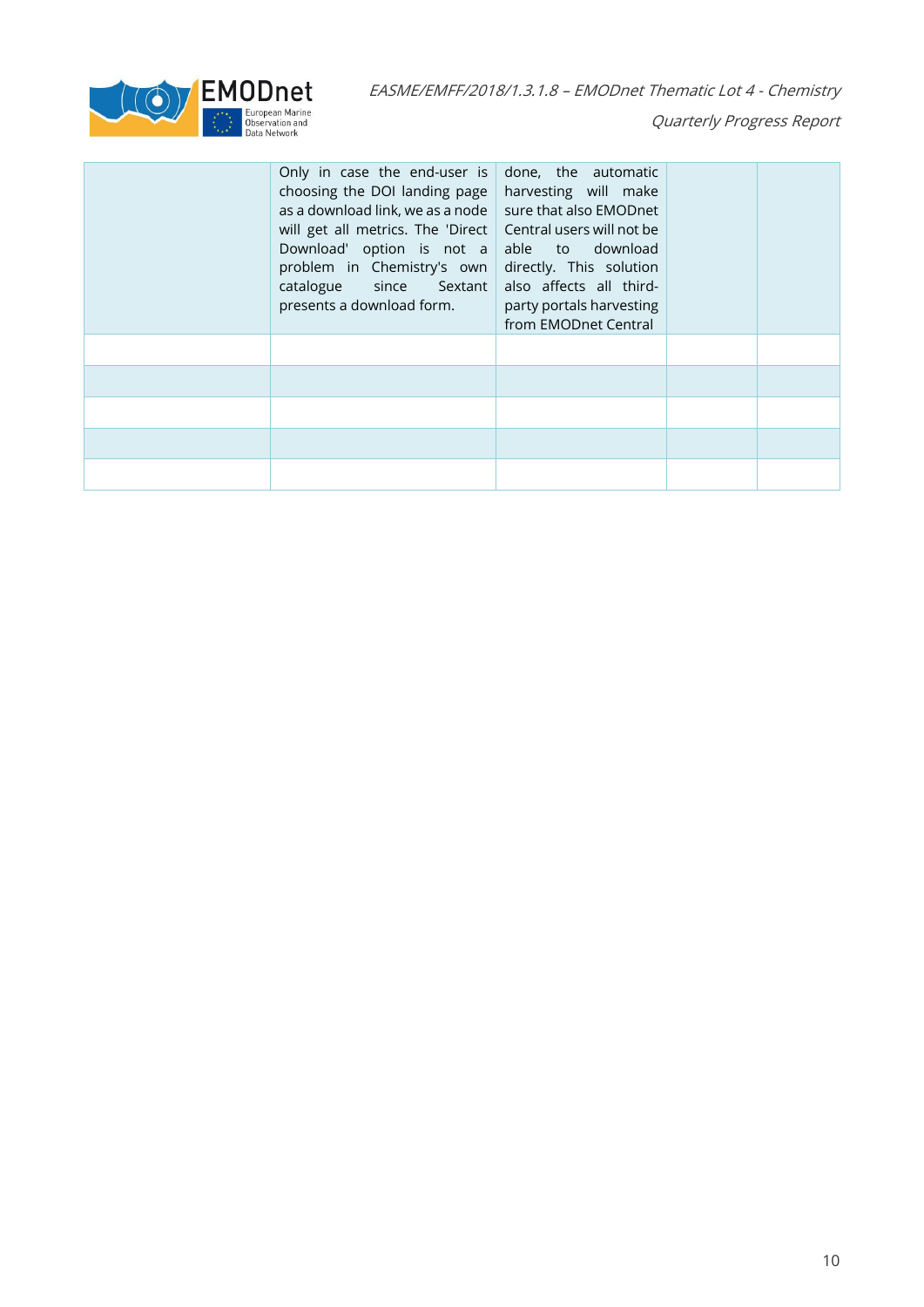

### **3. User feedback (Contact Us form, online chat & other communication means)**

[Provide a list of all user feedback received on your portal in chronological order since the start of the project (provide date). Indicate the type of the feedback received, a clear description of the query, and the actions undertaken to resolve the issue (e.g. update of metadata, fixing a particular issue with the map viewer). Indicate the status of the query (i.e. has the query been resolved or not yet), and if not provide an explanation why. List any feedback you received on the portal that can be used to build EMODnet use cases.]

<span id="page-10-0"></span>

|             | Overview of user feedback and/or requests received in this quarter |                                                                                                                     |                     |                  |                                           |                                        |                                                                                          |  |
|-------------|--------------------------------------------------------------------|---------------------------------------------------------------------------------------------------------------------|---------------------|------------------|-------------------------------------------|----------------------------------------|------------------------------------------------------------------------------------------|--|
| <b>Date</b> | Organisation                                                       | Type of user feedback<br>(e.g. technical, case<br>study, etc.) and short<br>description of the<br>feedback received | Means of<br>contact | Response<br>time | Status of user query:<br>resolved/pending | Measures taken to<br>resolve the query | Status: if not (yet)<br>resolved/pending, explain<br>reason why and expected<br>timeline |  |
| 6/4         | Energia,<br>Tejo<br>Pego<br>Electricity<br>Production<br>Center    | physical-<br>Request<br>chemical data in the<br>Atlantic Ocean.                                                     | Web<br>form         | 8 days           | resolved                                  | Information<br>provided                |                                                                                          |  |
| 3/5         | UNEP/MAP                                                           | of<br>EMODnet<br><b>Use</b><br>Chemistry data                                                                       | e-mail              | 10 hours         | resolved                                  | Data provided                          |                                                                                          |  |
|             |                                                                    |                                                                                                                     |                     |                  |                                           |                                        |                                                                                          |  |
|             |                                                                    |                                                                                                                     |                     |                  |                                           |                                        |                                                                                          |  |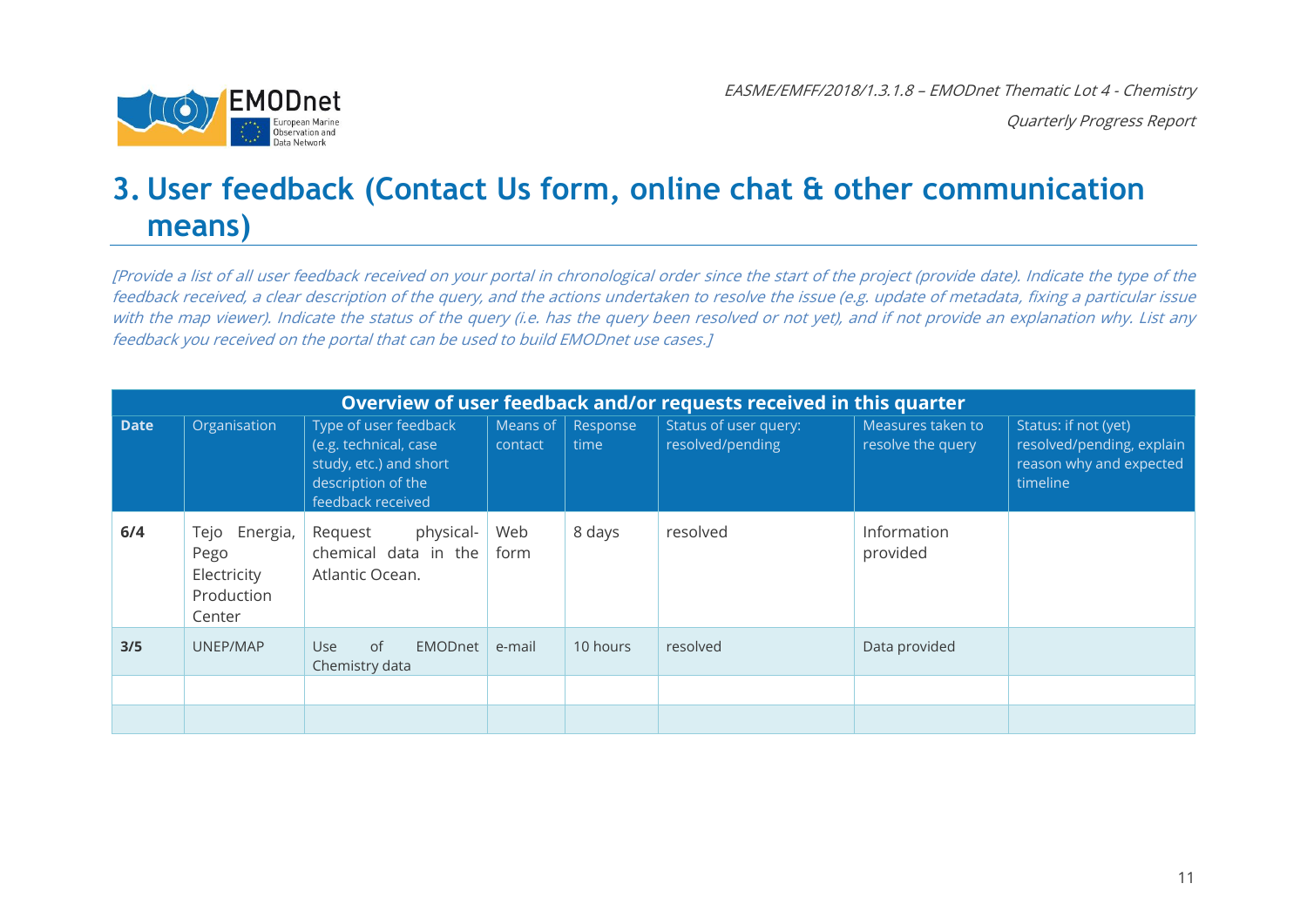

### **4. Meetings/events held/attended & planned**

[Organisational meetings/events held/participated (incl. presentations, lectures, trainings, demonstrations, workshops, etc.) by the contractant since the last quarterly report and planned in the future. Please add <sup>a</sup> short description on the meeting as well as the nature and volume of the audience.

When listing a meeting, please indicate whether it was an internal (i.e. within your partnership/lot) or external meeting (i.e. outside your partnership/lot).]

<span id="page-11-0"></span>

|                      | A. Meetings/events organised and attended |                                                                    |                                                                                                                                                                                |                                                   |                                                                                                                                                                                                                                    |  |  |  |  |  |
|----------------------|-------------------------------------------|--------------------------------------------------------------------|--------------------------------------------------------------------------------------------------------------------------------------------------------------------------------|---------------------------------------------------|------------------------------------------------------------------------------------------------------------------------------------------------------------------------------------------------------------------------------------|--|--|--|--|--|
| <b>Date</b>          | Location                                  | Type event (internal or<br>external meeting,<br>training/workshop) | Indicate if a ppt was<br>given (yes/no + short<br>description)                                                                                                                 | <b>Meeting</b><br>attended (A) /<br>organised (O) | Short description and main results (# participants,<br>agreements made, etc.)                                                                                                                                                      |  |  |  |  |  |
| 30/03/2021           | Video<br>conference                       | External                                                           | YES,<br>Chemistry<br>1. EMODnet<br>now and in the next phase<br>(OGS)<br>2. EMODnet<br>Chemistry<br>litter:<br>planning<br>marine<br>for<br>marine<br>maps<br>litter (IFREMER) | $\Omega$                                          | Meeting with MSFD experts on new marine litter data<br>products<br>Participants: ICES, OGS, IFREMER, many other EMODnet<br>Chemistry partners, international experts on marine<br>litter, members of the board of experts of MSFD. |  |  |  |  |  |
| $07 -$<br>22/04/2021 | Video<br>conference                       | Internal                                                           | <b>NO</b>                                                                                                                                                                      | $\circ$                                           | Meeting to discuss the script and the storyboard of the<br>new promotional and tutorial EMODnet Chemistry<br>video and EMODnet4policy video<br>Participants: RBINS, OGS, MARIS, Uliege, AWI                                        |  |  |  |  |  |
| 02/04/2021           | Video<br>conference                       | Internal                                                           | <b>NO</b>                                                                                                                                                                      | $\circ$                                           | Meeting to inform EMODnet Human Activities on how<br>to provide EMODnet Chemistry with information for<br>the CMEMS-EMODnet data catalogue<br>Participants: OGS and COGEA                                                          |  |  |  |  |  |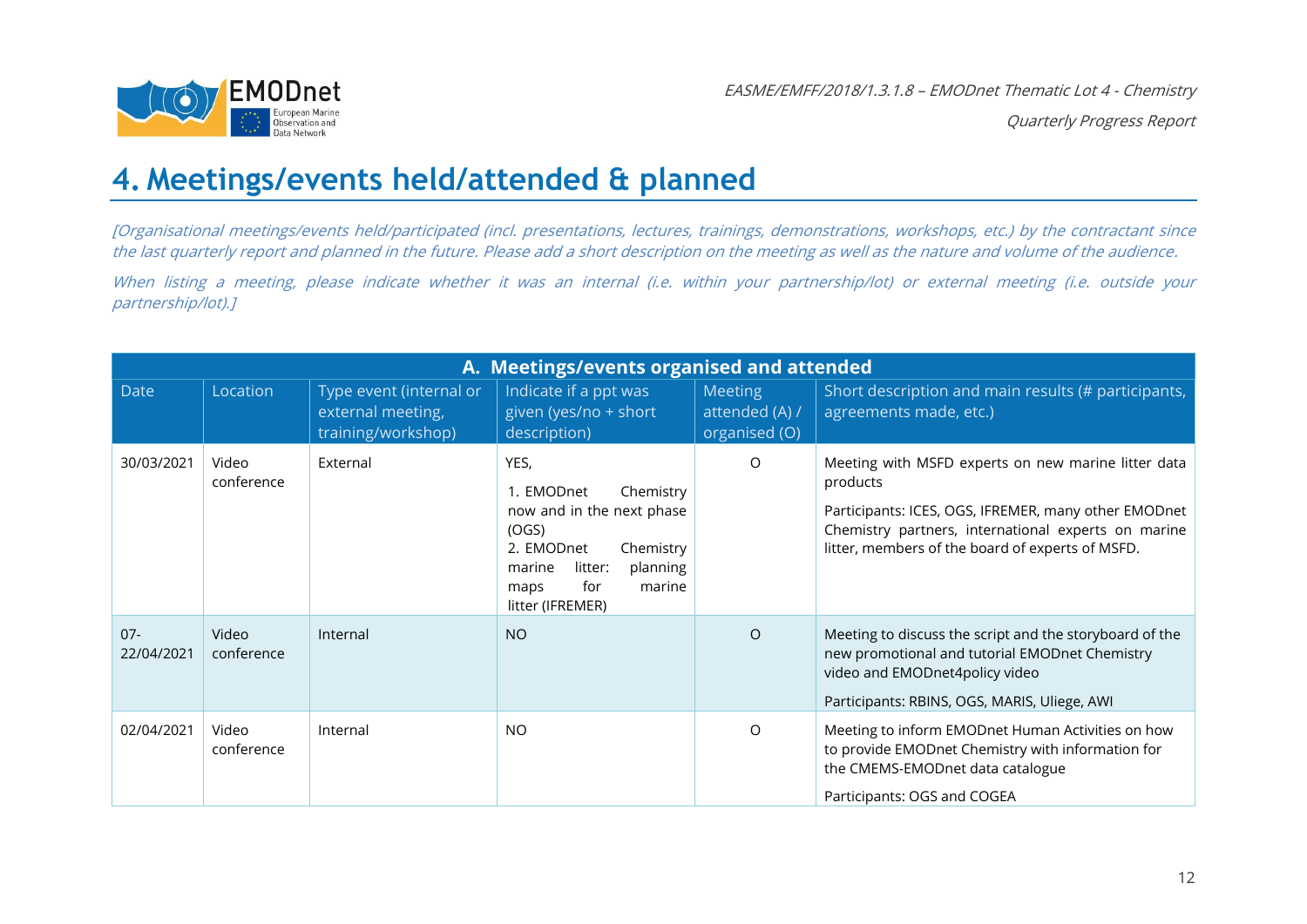

| 13/04/2021                | Video<br>conference | Internal                 | NO,<br>minutes available                                                                                                         | $\circ$ | DIVA maps for eutrophication<br>Participants: OGS, MARIS, ULiege, AWI, EMODnet<br>Chemistry Regional Coordinators (AU-DCE, HCMR,<br>IFREMER, IMR, NIMRD, SMHI) |
|---------------------------|---------------------|--------------------------|----------------------------------------------------------------------------------------------------------------------------------|---------|----------------------------------------------------------------------------------------------------------------------------------------------------------------|
| from 12 to<br>14/04/2021  | Video<br>conference | International Conference | YES,<br>EMODnet<br>Chemistry:<br>progresses and challenges<br>along the path to the<br>European marine litter data<br>management | A       | International Conference on Marine Data and<br>Information Systems (IMDIS)                                                                                     |
| 15/04/2021                | Video<br>conference | External                 | NO,<br>minutes available                                                                                                         | $\circ$ | EMODnet and CMEMS shared data products meeting<br>Participants: OGS, Mercator Ocean International                                                              |
| from 19 to<br>21/04/2021  | Video<br>conference | Internal                 | YES,<br>achievements<br>Key<br>and<br>outputs, collaborations and<br>upcoming plans                                              | A       | <b>EMODnet Steering Committee and TWG meetings</b><br>Participants: restricted to members of the EMODnet SC<br>and TWG.                                        |
| 30/04/2021                | Video<br>conference | <b>General Assembly</b>  | YES,<br>New and consolidated large<br>scale cooperation actions<br>of 2020 and beyond                                            | A       | European Geosciences Union: General Assembly<br>Participants: scientists, especially early career<br>researchers, and experts in all fields of geoscience.     |
| 12/05/2021                | Video<br>conference | External                 | <b>NO</b>                                                                                                                        | O       | Presentation and discussion of UNEP/MAP needs<br>Participants: OGS, UNEP/MAP, 2 Experts from MED-POL                                                           |
| $06 - 20 -$<br>25/05/2021 | Video<br>conference | Internal                 | NO,<br>minutes available                                                                                                         | $\circ$ | DIVA maps for eutrophication<br>Participants: OGS, MARIS, ULiege, AWI, EMODnet<br>Chemistry Regional Coordinators (AU-DCE, HCMR,<br>IFREMER, IMR, NIMRD, SMHI) |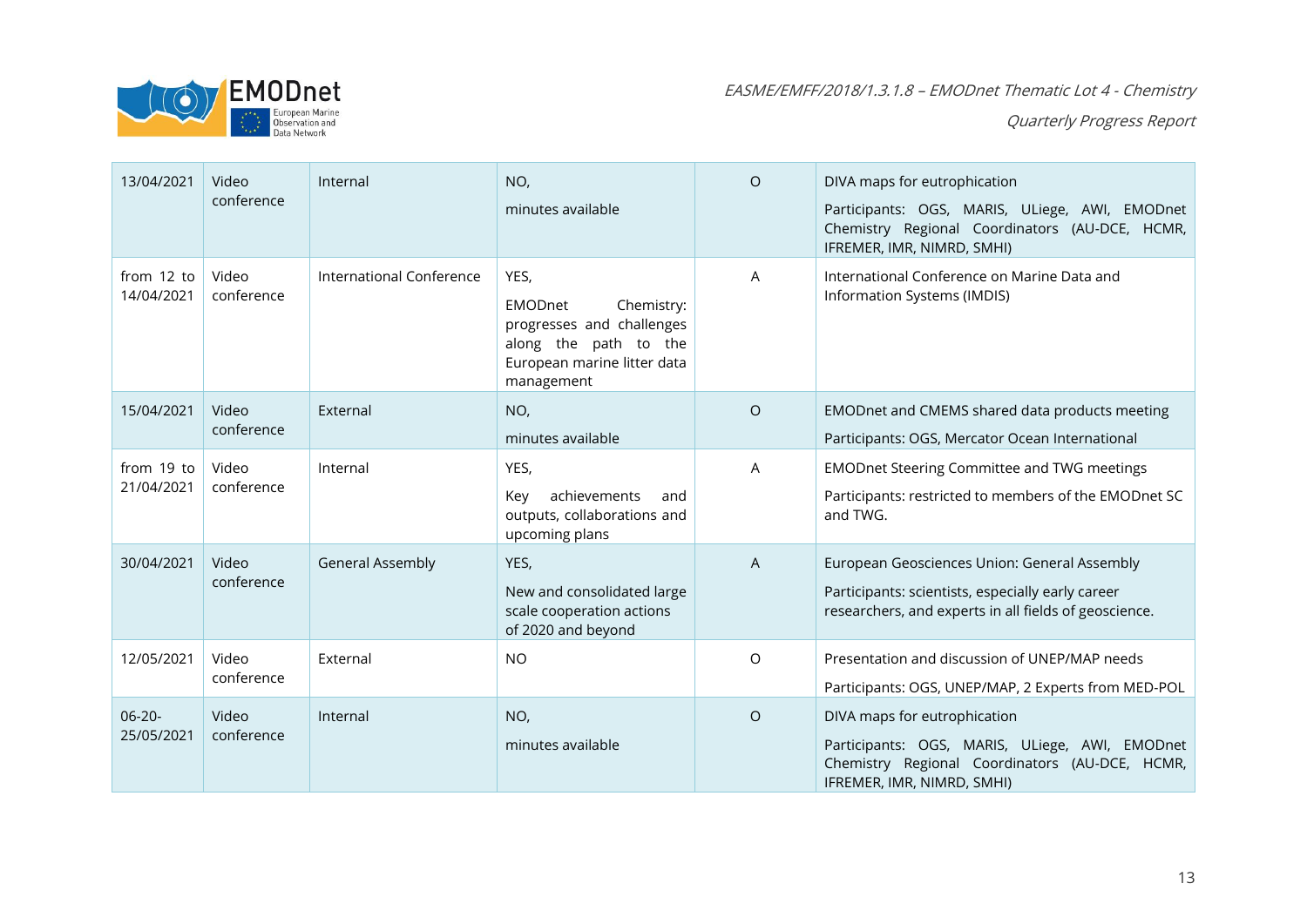

| 06-<br>25/05/2021 | Video<br>conference | External          | NO,<br>minutes available                                                                                                                                                                                                                                                                                                                                                                                                                                                                          | $\circ$ | EMODnet and CMEMS shared data products meeting<br>Participants: OGS, Mercator Ocean International                                                                                                                                                                                                                                    |
|-------------------|---------------------|-------------------|---------------------------------------------------------------------------------------------------------------------------------------------------------------------------------------------------------------------------------------------------------------------------------------------------------------------------------------------------------------------------------------------------------------------------------------------------------------------------------------------------|---------|--------------------------------------------------------------------------------------------------------------------------------------------------------------------------------------------------------------------------------------------------------------------------------------------------------------------------------------|
| 20/05/2021        | Video<br>conference | Workshop          | <b>NO</b>                                                                                                                                                                                                                                                                                                                                                                                                                                                                                         | A       | European Technical Commission CEN/TC 444 workshop<br>on microplastics                                                                                                                                                                                                                                                                |
| 26/05/2021        | Video<br>conference | Internal          | No                                                                                                                                                                                                                                                                                                                                                                                                                                                                                                | A       | Meeting on contaminant maps<br>Participants: OGS, IFREMER, ISPRA, ULiege.                                                                                                                                                                                                                                                            |
| 27/05/2021        | Video<br>conference | External          | YES,<br>1. EMODnet<br>Chemistry<br>The pan-European network<br>for data and products on<br>marine water quality (OGS)<br>2. EMODnet Chemistry:<br>Eutrophication<br>map<br>products review (ULiege)<br>3. EMODnet Chemistry 4<br>Eutrophication<br>map<br>products review - Regional<br>DIVA/DIVAnd<br>6-year<br>seasonal analysis (SMHI)<br>4. EMODnet Chemistry 4<br>Eutrophication<br>map<br>products review - Coastal<br>areas DIVAnd maps Po<br>River, Gulf of Riga, Danube<br>Delta (NIMRD) | $\circ$ | Meeting with MSFD experts on new DIVA maps<br>concerning eutrophication.<br>Participants: ICES, OGS, Uliege, EMODnet Chemistry<br>Regional Coordinators (AU-DCE, HCMR, IFREMER, IMR,<br>NIMRD, SMHI), many other EMODnet Chemistry<br>partners, international experts of eutrophication,<br>members of the board of experts of MSFD. |
| 27/05/2021        | Video<br>conference | Training workshop | YES,<br>1. Microlitter<br>data<br>collection with EMODnet<br>EMODnet<br>2.<br>Chemistry:<br>microlitter<br>data<br>management, formats,                                                                                                                                                                                                                                                                                                                                                           | $\circ$ | Webinar on microlitter data management<br>Participants: Members States and the MSFD TG ML                                                                                                                                                                                                                                            |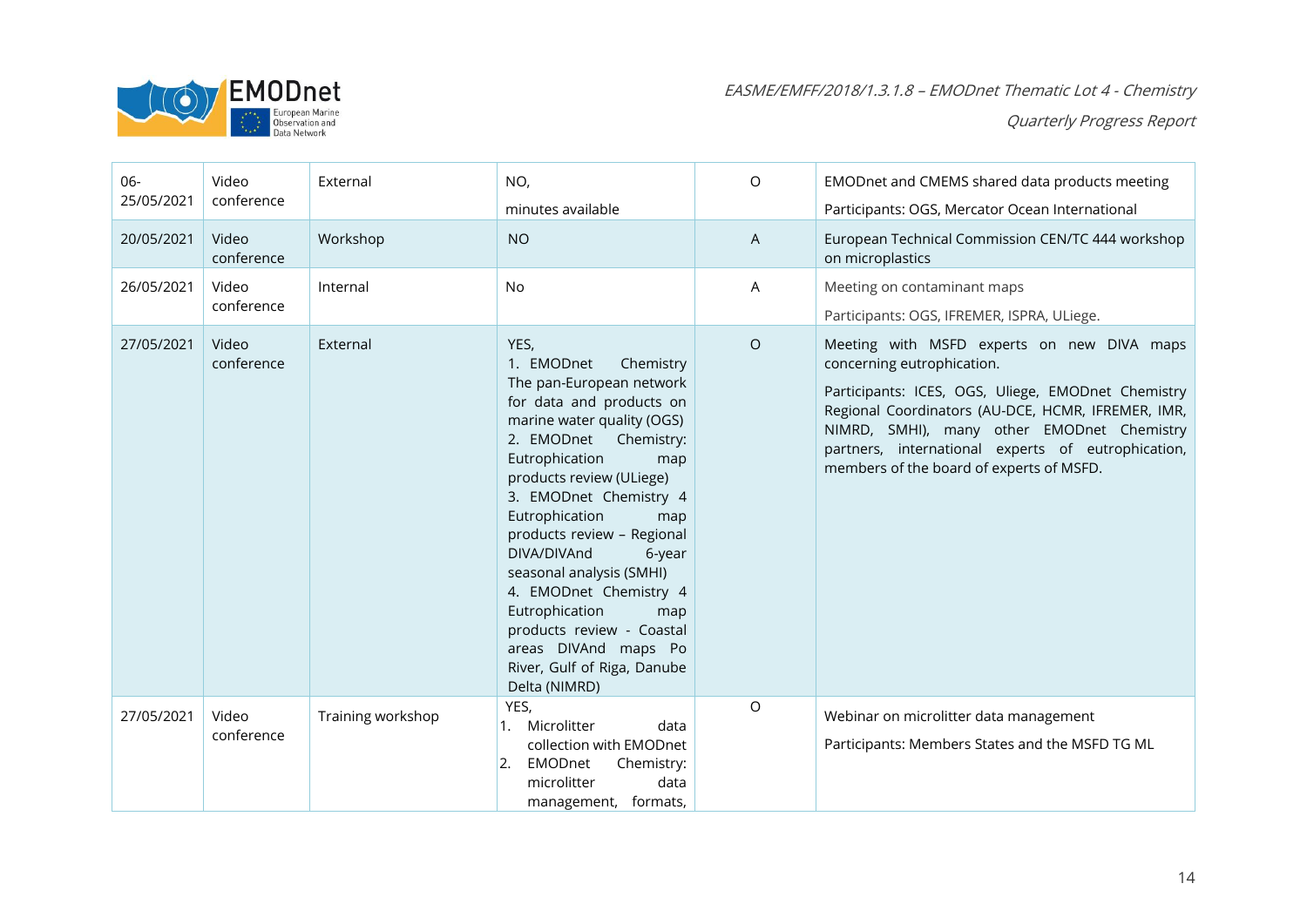

|                          |                     |                           | relevant<br>and<br>information                                                                                                                                                                                                                            |         |                                                                                                                                                                                                                                      |
|--------------------------|---------------------|---------------------------|-----------------------------------------------------------------------------------------------------------------------------------------------------------------------------------------------------------------------------------------------------------|---------|--------------------------------------------------------------------------------------------------------------------------------------------------------------------------------------------------------------------------------------|
| 31/05/2021               |                     | Training workshop         | YES,<br>Microlitter<br>data<br>1.<br>collection with EMODnet<br><b>EMODnet</b><br>Chemistry:<br>$\overline{2}$ .<br>microlitter<br>data<br>formats,<br>management,<br>and<br>relevant<br>information                                                      | $\circ$ | Webinar on microlitter data management<br>Participants: EMODnet Chemistry network                                                                                                                                                    |
| 01/06/2021               | Video<br>conference | External                  | YES,<br>Board of MSFD Experts:<br>1.<br>Contaminants (ICES)<br>EMODnet<br>Chemistry:<br>2.<br>pan-European<br>the<br>network for data and<br>products on marine<br>water quality<br>Dataset collection for<br>Β.<br>contaminants, and the<br>map products | $\circ$ | Meeting with the MSFD experts on new contaminant<br>maps<br>Participants: ICES, OGS, ISPRA, many other EMODnet<br>Chemistry partners,<br>international<br>experts<br>of<br>contaminants, members of the board of experts of<br>MSFD. |
| 11/06/2021               | Trieste (Italy)     | Festival                  | YES,                                                                                                                                                                                                                                                      | $\circ$ | Festival of the Sea: let's get marine data free                                                                                                                                                                                      |
| 14/06/2021               | Video<br>conference | External                  | Let's get marine data free<br><b>NO</b>                                                                                                                                                                                                                   | $\circ$ | Participants: general public<br>Discussion of UNEP/MAP needs<br>Participants: OGS, UNEP/MAP, 2 Experts from MED-POL                                                                                                                  |
| 14/06/2021               | Video<br>conference | kick-off external meeting | <b>NO</b>                                                                                                                                                                                                                                                 | A       | EOSC Future project: kick-off meeting<br>Participants: the Partners of EOSC Future project                                                                                                                                           |
| from 14 to<br>16/06/2021 | Video<br>conference | Open conference           | YES,                                                                                                                                                                                                                                                      | Α       | EMODnet Open Conference: Connecting Open Data,<br>Delivering Marine Knowledge: A Vision for 2030                                                                                                                                     |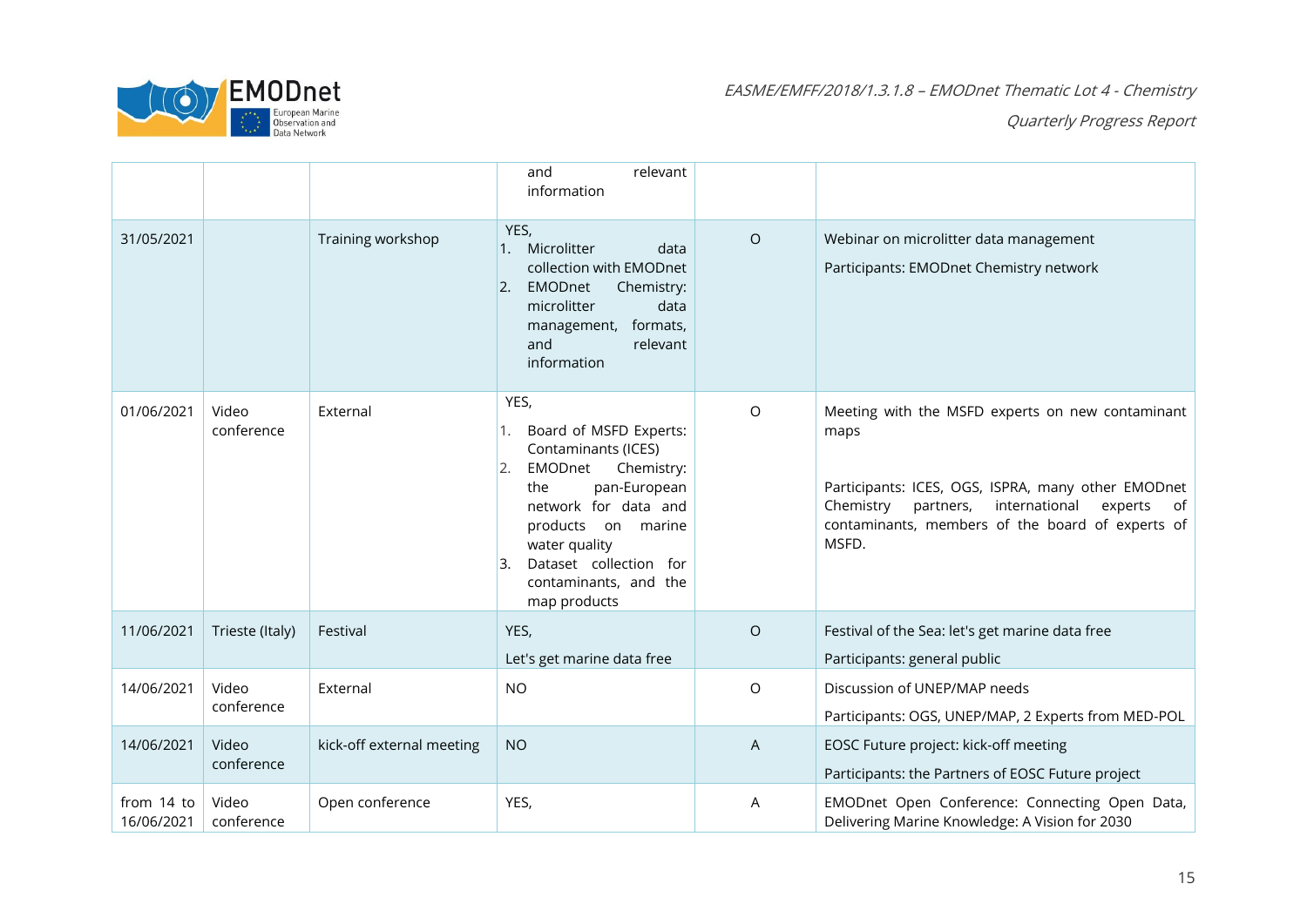

|  | <b>PPT</b><br>EMODnet<br>$\sim$<br>Achievements and forward<br>look (OGS)                                                                                                                                      | Participants: EMODnet partners, international data<br>providers and users |  |  |
|--|----------------------------------------------------------------------------------------------------------------------------------------------------------------------------------------------------------------|---------------------------------------------------------------------------|--|--|
|  | PPT - EMODnet Chemistry<br>Copernicus<br>and<br>work<br>together (OGS)                                                                                                                                         |                                                                           |  |  |
|  | PPT - EMODnet Chemistry -<br>OBPS use case (OGS)                                                                                                                                                               |                                                                           |  |  |
|  | Poster and pitch - EMODnet<br>Chemistry: a value for<br>marine strategies (RBINS)                                                                                                                              |                                                                           |  |  |
|  | Posterand<br>pitch<br>Combining multidisciplinary<br>interoperable<br>EMODnet<br>data products to support<br>conservation<br>and<br>of<br>management<br>Mediterranean<br>Sensitive<br>Habitats: example of the |                                                                           |  |  |
|  | North Adriatic maërl beds.<br>(OGS)                                                                                                                                                                            |                                                                           |  |  |
|  | Poster and pitch - Marine<br>Database<br>Litter<br>and<br>products<br>associated<br>(IFREMER)                                                                                                                  |                                                                           |  |  |
|  | Poster and pitch - EMODnet<br>Ingestion Success stories<br>fFour cases related to<br>EMODnet CHEMISTRY)                                                                                                        |                                                                           |  |  |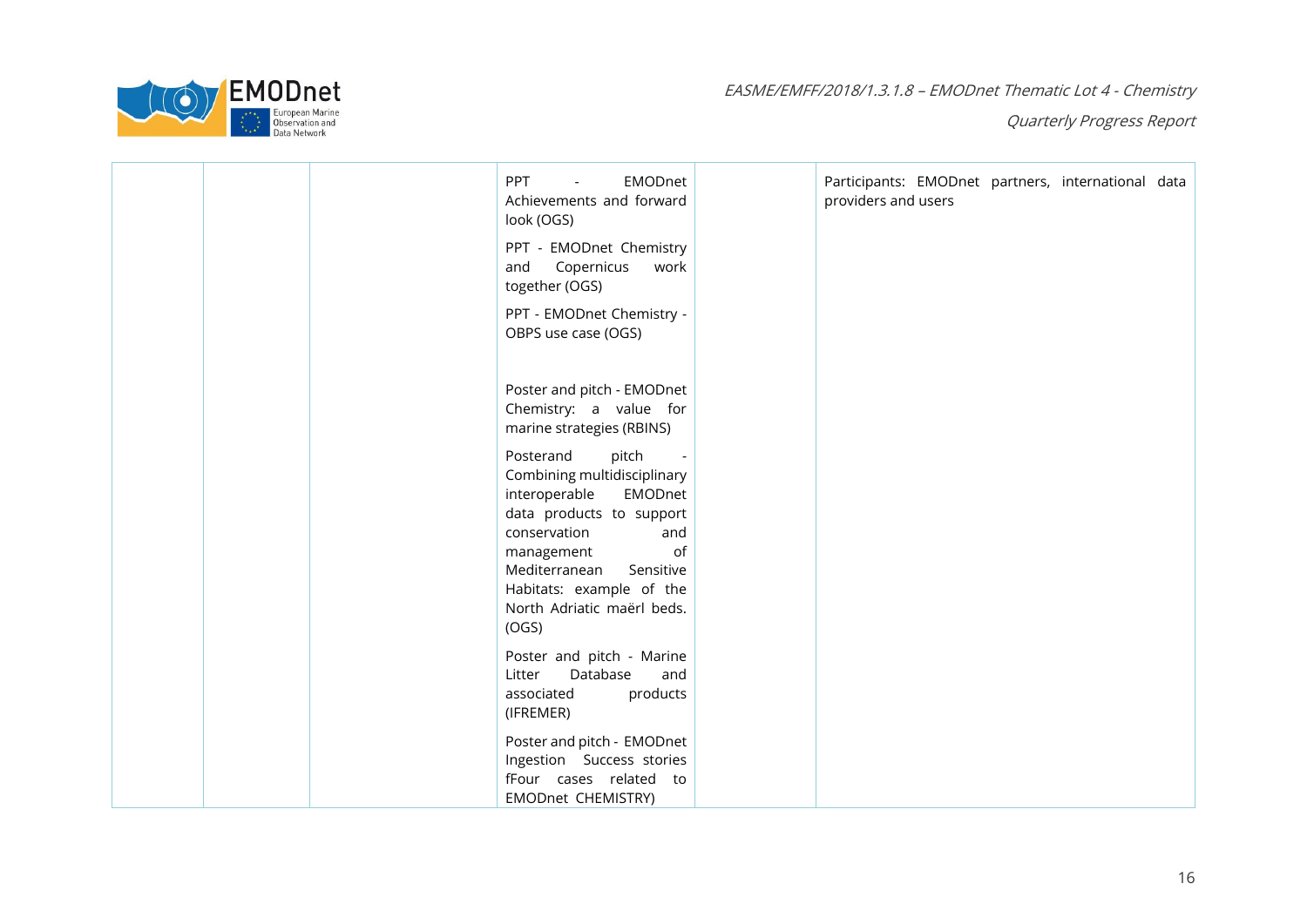

|            |                     |                                                                 | Final notes - EMODnet for<br>Global (OGS)<br>contribution<br>Oral<br><b>EMODnet for EU Green Deal</b><br>(OGS)                                                                                                                                                                                                                                                                                                                                                                                                                                                                                                          |         |                                                                                                                                                                                                                    |
|------------|---------------------|-----------------------------------------------------------------|-------------------------------------------------------------------------------------------------------------------------------------------------------------------------------------------------------------------------------------------------------------------------------------------------------------------------------------------------------------------------------------------------------------------------------------------------------------------------------------------------------------------------------------------------------------------------------------------------------------------------|---------|--------------------------------------------------------------------------------------------------------------------------------------------------------------------------------------------------------------------|
| 16/06/2021 | Trieste (Italy)     | Festival<br>"MareDireFare"<br>for the UN Decade of the<br>Ocean | YES,<br>Marine<br>litter<br>data:<br>Collection<br>and<br>Management (OGS)                                                                                                                                                                                                                                                                                                                                                                                                                                                                                                                                              | $\circ$ | "Alternative plastic" event: examples of new and<br>consolidated virtuous initiatives.<br>Participants: general public                                                                                             |
| 17/06/2021 | Video<br>conference | Internal                                                        | YES,<br>1. WP1<br>Project<br>$-$<br>management, progress<br>deliverables,<br>on<br>including<br>interaction<br>with JRC, CMEMS and<br>EEA. Preparation to<br>phase 5 (OGS)<br>WP2<br>$\sim$ $ \sim$<br>Status<br> 2.<br>of<br>metadata<br>and<br>data<br>population, including<br>increase over time, and<br>harvesting for products<br>(MARIS)<br>WP2 - Microlitter data<br>3.<br>collection and link to<br>Member States (OGS)<br>WP3 - Generation of<br><sup>1</sup> 4.<br>products: aggregated<br>datasets. Data quality<br>and<br>quantity<br>gaps<br>(HCMR)<br>WP3 - New DIVA maps<br>l5.<br>on Map viewer (SMHI) | $\circ$ | <b>EMODnet Chemistry</b><br>- Project meeting<br>Participants: EMODnet Chemistry consortium<br><b>Steering Committee meeting</b><br>Participants: EMODnet Chemistry partners and NOC-<br><b>BODC</b> subcontractor |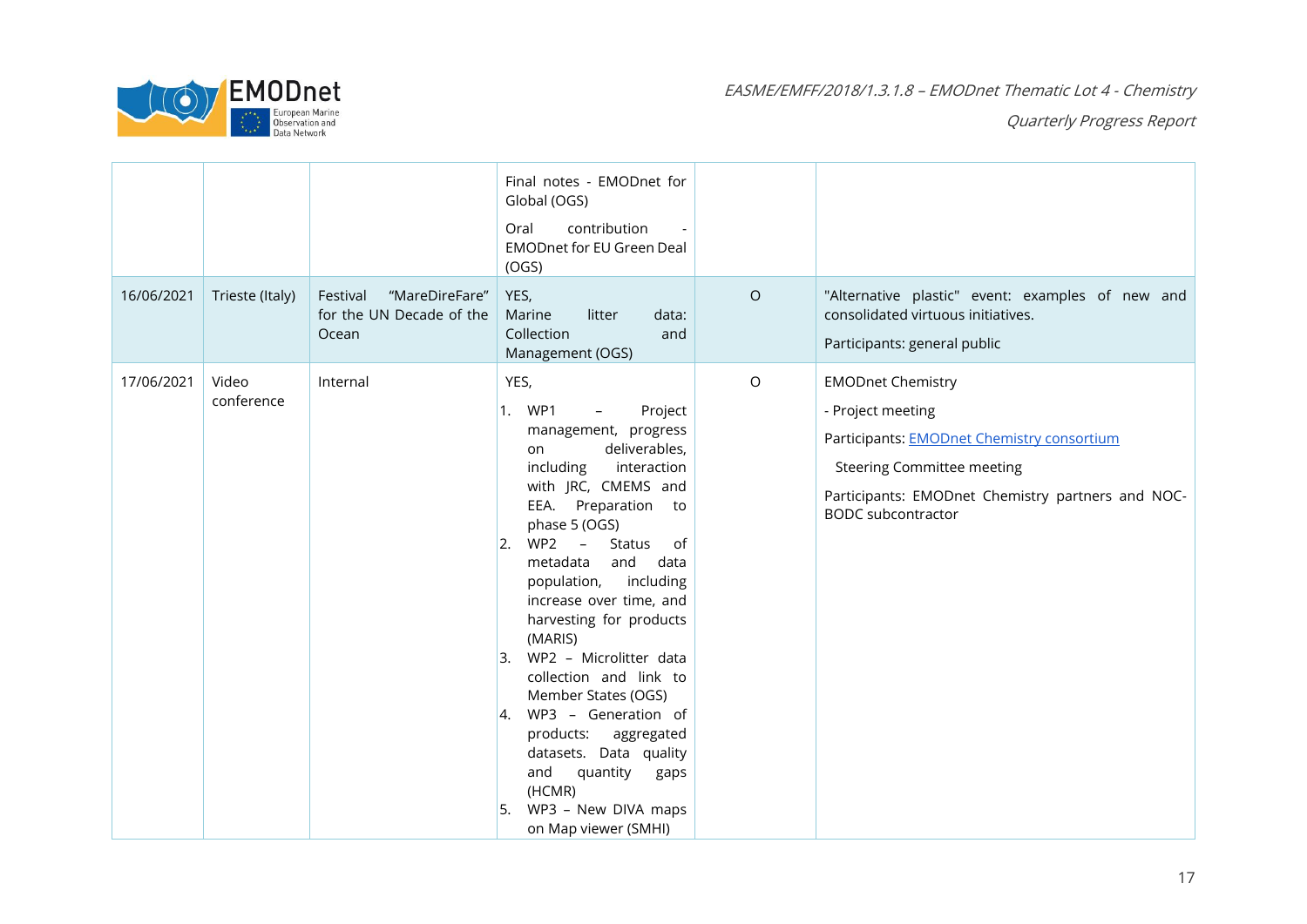

| <b>SUM</b> |                     |          |                                                                                                                                                                                                                                                                                                                                                                                                                                                                                                                                                                                | A | Total # of meetings attended = $8$                                           |
|------------|---------------------|----------|--------------------------------------------------------------------------------------------------------------------------------------------------------------------------------------------------------------------------------------------------------------------------------------------------------------------------------------------------------------------------------------------------------------------------------------------------------------------------------------------------------------------------------------------------------------------------------|---|------------------------------------------------------------------------------|
| <b>SUM</b> |                     |          |                                                                                                                                                                                                                                                                                                                                                                                                                                                                                                                                                                                | O | Total # of meetings organised = $16$                                         |
| 18/06/2021 | Video<br>conference | Internal | NO,<br>oral contribution (OGS)                                                                                                                                                                                                                                                                                                                                                                                                                                                                                                                                                 | A | EMODnet Jamboree: Citizen Science Workshop<br>Participants: EMODnet partners |
|            |                     |          | WP3 - Generation of<br><sup>6.</sup><br>maps on contaminants<br>(ISPRA)<br>WP3 - New maps for<br>7.<br>marine litter on Map<br>viewer (IFREMER)<br>WP4<br>$  \,$<br>Technical<br>8.<br>developments, services<br>and tools: information<br>centralization<br>about<br>process (MARIS)<br>WP4 - Improving of the<br> 9.<br>SDC VRE and webODV<br>(AWI)<br>10. WP5 - Report of the<br>meetings with the MSFD<br>board of experts and of<br><b>EMODnet/ICES</b><br>data<br>integration for EEA<br>indicators (ICES)<br>11. WP6 - Outreach &<br>Promotion<br>activities<br>(RBINS) |   |                                                                              |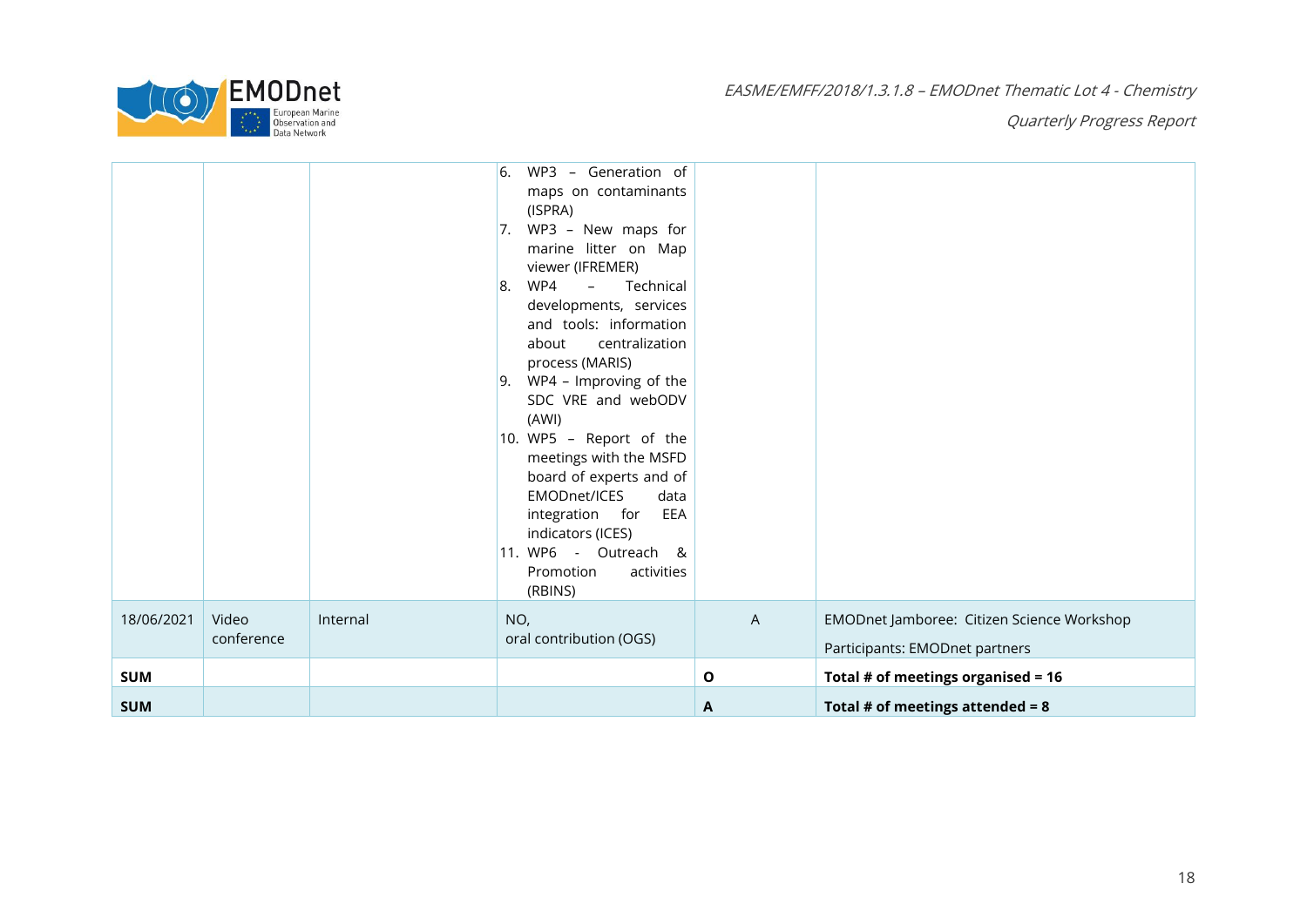

|                      | <b>B. Meetings/events planned in the future</b> |                                                                                                    |                                                  |                                                                   |  |  |  |
|----------------------|-------------------------------------------------|----------------------------------------------------------------------------------------------------|--------------------------------------------------|-------------------------------------------------------------------|--|--|--|
| <b>Date</b>          | Location                                        | Type event (meeting, training<br>(workshop), etc.)                                                 | Meeting to be<br>attended (A) /<br>organised (O) | Short description and main<br>expected outcomes                   |  |  |  |
| July-Sept<br>2021    |                                                 | Meetings resulting from the EMODnet<br>Chemistry 4 project meeting                                 | $\overline{A}$                                   |                                                                   |  |  |  |
| 09/2021              | Ostende (Belgium)                               | <b>EMODnet SC</b>                                                                                  | A                                                |                                                                   |  |  |  |
| $20 -$<br>24/09/2021 | <b>TBD</b>                                      | An Ocean of Values: The 5th Community<br>Workshop of the IOC-UNESCO Ocean Best<br>Practices System | $\mathbf{A}$                                     |                                                                   |  |  |  |
| 09/2021              | Trieste (Italy)                                 | <b>Trieste Next Festival of Science</b>                                                            | $\mathbf 0$                                      |                                                                   |  |  |  |
| 6-7/10/2021          | On line                                         | MED POL meeting                                                                                    | A                                                | Present EMODnet Chemistry results and<br>align with MED POL needs |  |  |  |
| October 2021         | Italy                                           | MSFD micro-litter workshop organised by<br><b>JRC</b>                                              | $\overline{A}$                                   | Cooperate                                                         |  |  |  |
| $15 -$<br>26/11/2021 |                                                 | Ocean Data Conference                                                                              | A                                                | Show results                                                      |  |  |  |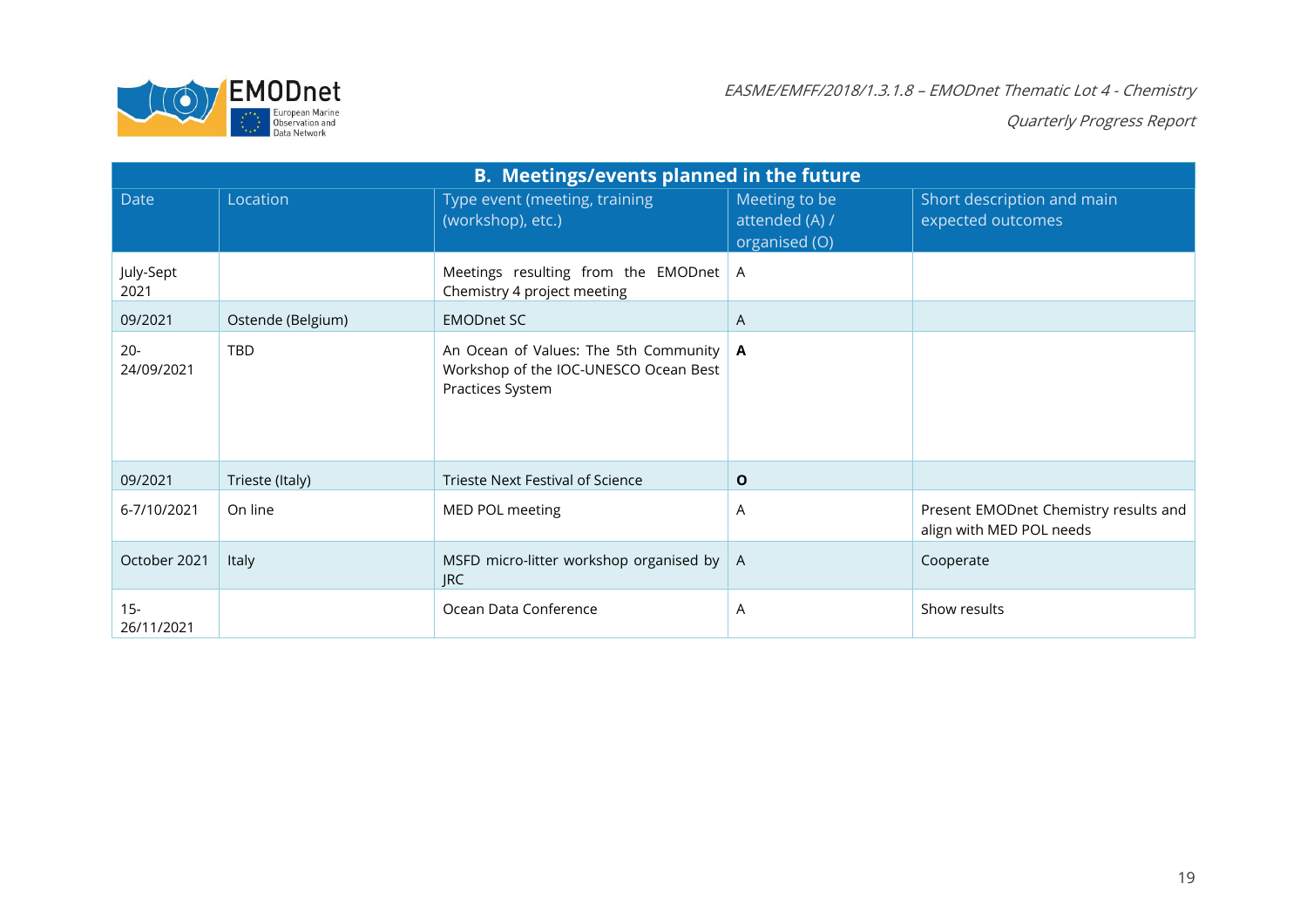

Quarterly Progress Report

### <span id="page-19-0"></span>**5. Communication assets**

[List all the relevant communication and dissemination products and assets you have developed since the start of the project phase (provide date) (e.g. brochures, videos, press releases, newsletters, blogs) and are planning to do. At the bottom of the table, provide a total number for every type of communication product you have developed (e.g. total # of press releases, etc.) or provide a summary from the actions on Twitter from (e.g. Twitter Analytics: number of Tweets and followers of Twitter account).]

|                | A. Communication products                                  |                                                                                                                                                                                                              |                                                                                                                                                                                       |                                                                                                       |  |  |
|----------------|------------------------------------------------------------|--------------------------------------------------------------------------------------------------------------------------------------------------------------------------------------------------------------|---------------------------------------------------------------------------------------------------------------------------------------------------------------------------------------|-------------------------------------------------------------------------------------------------------|--|--|
| <b>Date</b>    | <b>Communication material</b>                              | Short description (of<br>the material, title, )<br>of the asset                                                                                                                                              | Main results                                                                                                                                                                          | Name of<br>event (if<br>applicable)                                                                   |  |  |
| April<br>2021  | <b>EMODnet Central Portal use</b><br>case section          | <b>EMODnet</b><br>Chemistry<br>use case: A joint list of<br>litter categories                                                                                                                                | Provide EMODnet partnership<br>with<br>detailed<br>and<br>users<br>information on why and how<br><b>EMODnet</b><br>Chemistry<br>contributed to the joint list of<br>litter categories |                                                                                                       |  |  |
| April<br>2021  | <b>EMODnet</b><br>Portal<br>Central<br>news digest section | <b>EMODnet</b><br>Chemistry<br>use case: A joint list of<br>litter categories                                                                                                                                | <b>Briefly</b><br>inform<br><b>EMODnet</b><br>partnership and users on main<br>EMODnet Chemistry monthly<br>achievements                                                              |                                                                                                       |  |  |
| 06/04<br>/2021 | EMODnet Chemistry portal<br>news section                   | <b>EMODnet</b><br>Open<br>Conference<br>and<br>Jamboree 2021: a vision<br>for 2030                                                                                                                           | <b>Briefly</b><br>inform<br><b>EMODnet</b><br>Chemistry partnership<br>and<br>users on the main objectives of<br>the EMODnet Open Conference<br>and Jamboree 2021                     |                                                                                                       |  |  |
| 07/04<br>/2021 | EMODnet Chemistry portal<br>project meeting section        | 4th Phase meeting on<br><b>DIVA</b><br>for<br>maps<br>eutrophication:<br>30<br>March 2021                                                                                                                    | inform the partnership and<br>on the main topic<br>users<br>discussed during a specific<br>meeting and the resulting<br>agreements and actions.                                       |                                                                                                       |  |  |
| 08/04<br>/2021 | EMODnet Chemistry portal<br>guidelines section             | Quality Control steps<br>and dataset formats for<br><b>EMODnet</b><br>Chemistry<br>contaminant<br>aggregated datasets                                                                                        | provide<br>detailed<br>technical<br>information<br>dataset<br>on<br>formats and Quality Control<br>checks made to get the regional<br>collections<br>data<br>for<br>contaminants      |                                                                                                       |  |  |
| April<br>2021  | Poster & abstract                                          | poster<br>General<br>(that<br>could also serve as a<br>printed leaflet as a<br>leaflet when physical<br>conferences will be held<br>again). Title: EMODnet<br>Chemistry, a treasure<br>for Marine Strategies | Advertisement<br>the<br>on<br>Chemistry website, shown at<br>conference                                                                                                               | Poster<br>session<br>Shown<br>in<br>the Virtual<br>Exhibition<br>of<br>room<br><b>EMODnet</b><br>Open |  |  |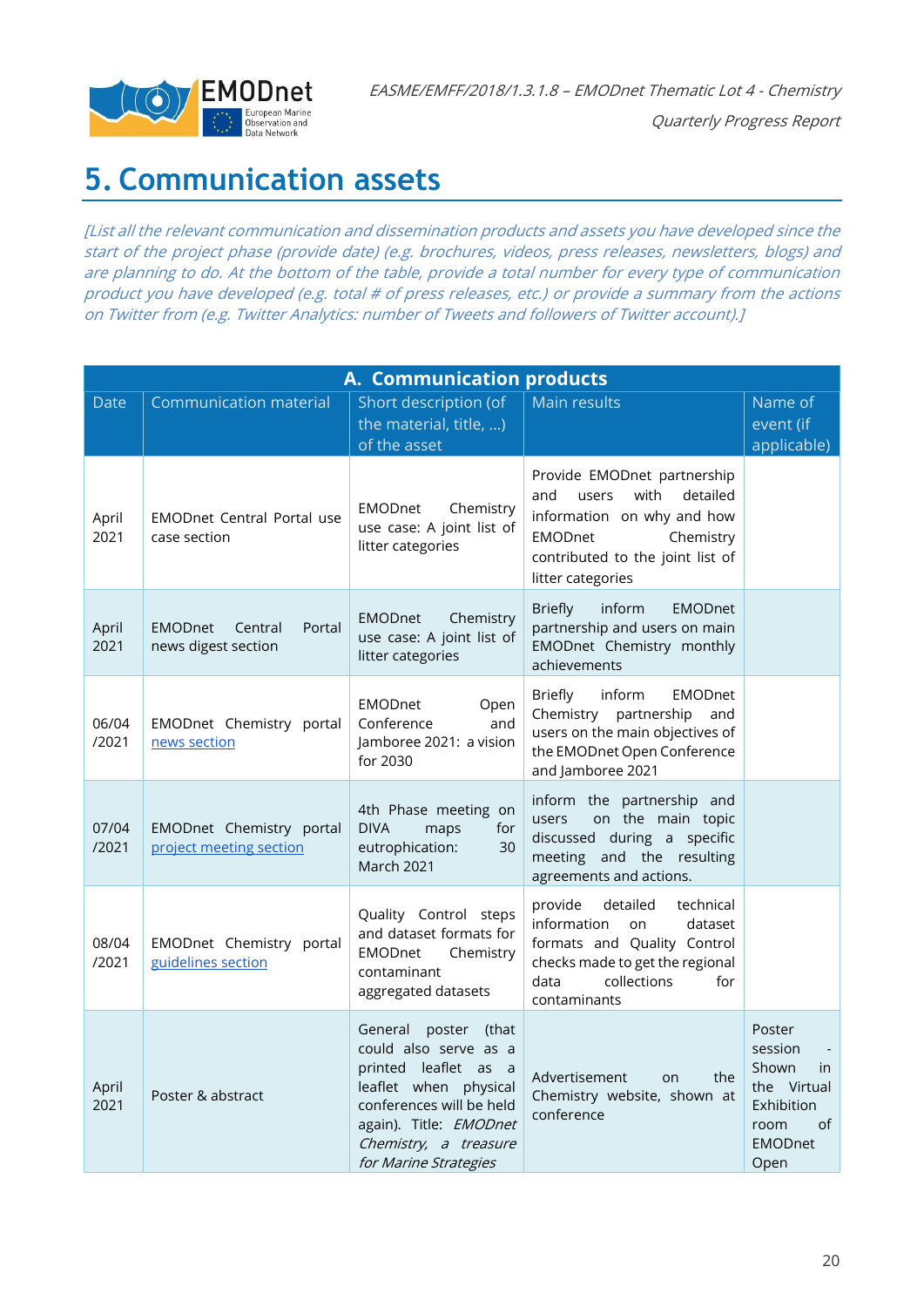EMODnet  $\Box$   $\odot$ 

EASME/EMFF/2018/1.3.1.8 – EMODnet Thematic Lot 4 - Chemistry

|                |                                                        |                                                                                                                                                                                                               |                                                                                                                                                                                                                                                                                             | Conference<br>in June                                                                         |
|----------------|--------------------------------------------------------|---------------------------------------------------------------------------------------------------------------------------------------------------------------------------------------------------------------|---------------------------------------------------------------------------------------------------------------------------------------------------------------------------------------------------------------------------------------------------------------------------------------------|-----------------------------------------------------------------------------------------------|
| April<br>2021  | Creation of two mailing lists                          | New mailing lists were<br>created with the help of<br>the Chemistry Partners<br>grow<br>the<br>to<br>dissemination of the<br>project and reach out to<br>potential users and data<br>submitters.              | List 1 - Extra Outreach &<br>Promotion contacts<br>(people<br>likely to publish our info on<br>their institute websites, twitter,<br>LinkedIn,<br>newsletter,<br>magazine)<br>List 2 - Extra Experts (likely to<br>use the EMODnet data and<br>products but not involved in<br>the project) | Ongoing<br>increase of<br>contacts<br>thanks<br>to<br><b>EMODnet</b><br>Chemistry<br>partners |
| 12/04<br>/2021 | EMODnet Chemistry portal<br>news section               | New marine litter data<br>products: next meeting<br>today                                                                                                                                                     | inform the partnership and<br>users on coming meetings                                                                                                                                                                                                                                      |                                                                                               |
| 12/04<br>/2021 | EMODnet Chemistry portal<br>news section               | <b>EMODnet-CMEMS</b><br>shared catalogue<br>of<br>products: next meeting<br>on 15 April                                                                                                                       | inform the partnership and<br>users on the coming meetings                                                                                                                                                                                                                                  |                                                                                               |
| 15/04<br>/2021 | EMODnet Chemistry portal<br>event section              | International<br>Conference on Marine<br>Data and Information<br>Systems: 12-14 April<br>2021                                                                                                                 | inform the partnership and<br>on the main events<br>users<br>attended and/or organized by<br><b>EMODnet Chemistry</b>                                                                                                                                                                       |                                                                                               |
| 16/04<br>/2021 | EMODnet Chemistry portal<br>use case section           | EMODnet<br>Chemistry<br>contributed to the Joint<br>List of Litter Categories<br>for Marine Macrolitter<br>Monitoring                                                                                         | Provide EMODnet Chemistry<br>partnership and users with<br>detailed information on why<br>and how EMODnet Chemistry<br>contributed to the Joint List of<br>Litter Categories for Marine<br><b>Macrolitter Monitoring</b>                                                                    |                                                                                               |
| 20/04<br>/2021 | Tweet on the Joint List of<br><b>Litter Categories</b> | Chemistry<br><b>EMODnet</b><br>contributed to the Joint   Total engagements 16<br>List of Litter Categories<br>for Marine Macrolitter<br>Monitoring                                                           | Views 323<br>Like 4<br><b>Retweets</b><br>2                                                                                                                                                                                                                                                 | Published<br>the<br>on<br>account of<br>MarianneBi<br>odiv                                    |
| 21/04<br>/2021 | EMODnet Chemistry portal<br>event section              | EMODnet<br>Steering<br>Committee and TWG<br>meetings: 19-21 April<br>2021                                                                                                                                     | inform the partnership and<br>on the main events<br>users<br>attended and/or organized by<br><b>EMODnet Chemistry</b>                                                                                                                                                                       |                                                                                               |
| 30/04<br>/2021 | EMODnet Chemistry portal<br>guidelines section         | Guidelines and formats<br>for<br>gathering<br>and<br>management of micro-<br>litter data sets on a<br>European scale (floating<br>and sediment micro-<br>Version<br>litter).<br>0<br>https://doi.org/10.6092/ | detailed<br>technical<br>provide<br>guidelines and formats for<br>gathering and managing EU<br>micro-litter data                                                                                                                                                                            |                                                                                               |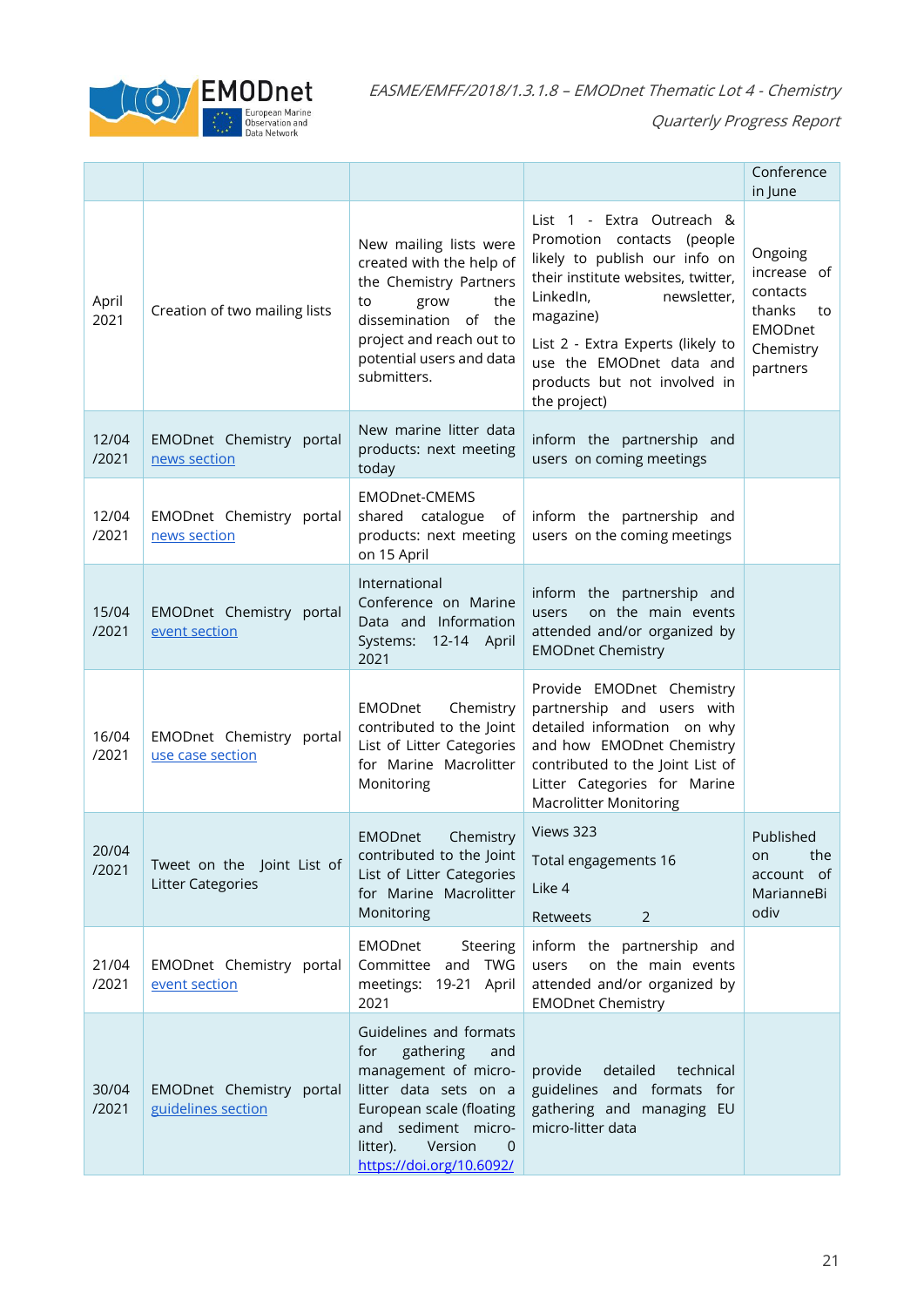

|                |                                                     | d3e239ec-f790-4ee4-<br>9bb4-c32ef39b426d                                                                                                   |                                                                                                                                                 |                                                      |
|----------------|-----------------------------------------------------|--------------------------------------------------------------------------------------------------------------------------------------------|-------------------------------------------------------------------------------------------------------------------------------------------------|------------------------------------------------------|
| 30/04<br>/2021 | EMODnet Chemistry portal<br>event section           | European Geosciences<br>Union:<br>General<br>Assembly, 19-30 April<br>2021                                                                 | inform the partnership and<br>on the main events<br>users<br>attended and/or organized by<br><b>EMODnet Chemistry</b>                           |                                                      |
| May<br>2021    | <b>EMODnet</b><br>Central<br>Portal<br>news digest  | Online the EMODnet<br>Chemistry<br>data<br>collections 2021<br>Chemistry:<br><b>EMODnet</b><br>released a new beach<br>litter data product | inform<br><b>Briefly</b><br><b>EMODnet</b><br>partnership and users on main<br>EMODnet Chemistry monthly<br>achievements                        |                                                      |
| 05/05<br>/2021 | EMODnet Chemistry portal<br>report to EU section    | Phase:<br>4th<br>2021Q1<br>Trimonthly Report, Jan-<br>March                                                                                | inform the partnership and<br>users on the past 3 months<br>achievements reported to the<br><b>EC</b>                                           |                                                      |
| 06/05<br>/2021 | EMODnet Chemistry portal<br>project meeting section | 4th Phase meeting on<br><b>DIVA</b><br>maps<br>for<br>eutrophication: 13 April<br>2021                                                     | inform the partnership and<br>on the main topic<br>users<br>discussed during a specific<br>meeting and the resulting<br>agreements and actions. |                                                      |
| 07/05<br>/2021 | EMODnet Chemistry portal<br>guidelines section      | Sediment<br>microlitter<br>data format template<br>https://doi.org/10.6092/<br>a306cc44-b463-48e7-<br>9540-cb9992ba30d9                    | inform on and provide the<br>template to be used to deliver<br>data of microlitter in sediment                                                  |                                                      |
| 13/05<br>/2021 | EMODnet Chemistry portal<br>project meeting section | 4th Phase meeting on<br><b>DIVA</b><br>maps<br>for<br>eutrophication: 6 May<br>2021                                                        | inform the partnership and<br>on the main topic<br>users<br>discussed during a specific<br>meeting and the resulting<br>agreements and actions. |                                                      |
| 13/05<br>/2021 | EMODnet Chemistry portal<br>project meeting section | 4th Phase EMODnet and<br>CMEMS shared data<br>products<br>meetings:<br>Dec2020-May 2021                                                    | inform the partnership and<br>on the main topic<br>users<br>discussed during a specific<br>meeting and the resulting<br>agreements and actions. |                                                      |
| 19/05<br>/2021 | EMODnet Chemistry portal<br>news section            | View and download the<br>new data collections                                                                                              | <b>Briefly</b><br>inform<br><b>EMODnet</b><br>partnership and users on the<br>new aggregated<br>data sets<br>available                          |                                                      |
| 19/05<br>/2021 | EMODnet Chemistry portal<br>news section            | Beach litter: the new<br>maps are now available                                                                                            | Briefly inform the partnership<br>and users on the the new<br>visualizations<br>available<br>for<br>coastal litter                              |                                                      |
| 21/05<br>/2021 | Promotional Video                                   | Participation<br>the<br>in.<br>EMODnet4Policy video                                                                                        | inform on EMODnet Chemistry<br>contribution<br>the<br>to<br><b>MSFD</b><br>implementation                                                       | Published on<br><b>EMODnet</b><br>YouTube<br>channel |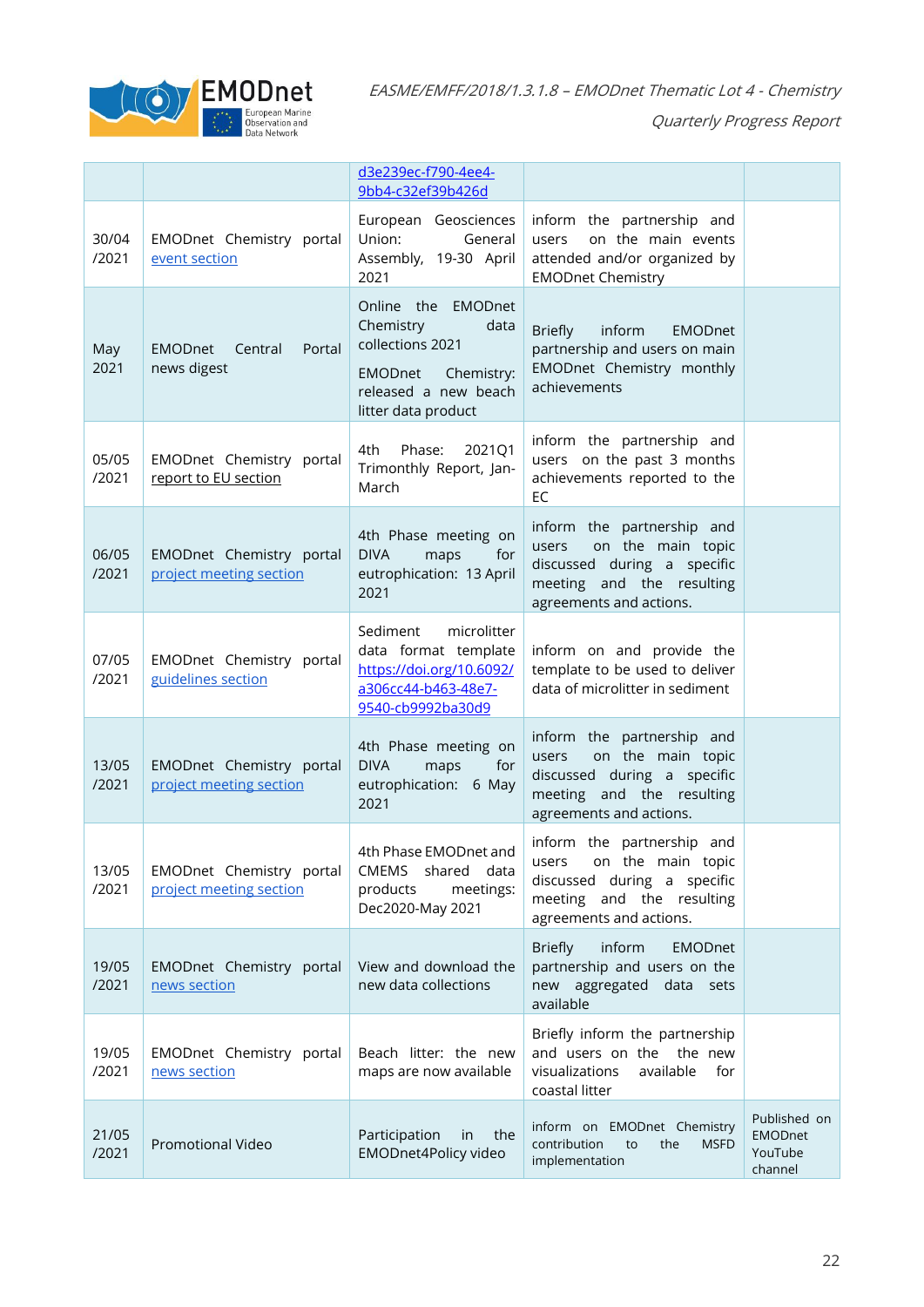

| 26/05<br>/2021 | EMODnet Chemistry portal<br>project meeting section                                                      | 4th Phase meeting on<br><b>DIVA</b><br>for<br>maps<br>eutrophication: 18Feb-<br>25 May 2021 | inform the partnership and<br>on the main topic<br>users<br>discussed during a specific<br>meeting and the resulting<br>agreements and actions.                                                       |                                                         |
|----------------|----------------------------------------------------------------------------------------------------------|---------------------------------------------------------------------------------------------|-------------------------------------------------------------------------------------------------------------------------------------------------------------------------------------------------------|---------------------------------------------------------|
| 31/05<br>/2021 | EMODnet Chemistry portal<br>event section                                                                | Watch the webinar on<br>microlitter<br>data<br>management                                   | inform the partnership and<br>on the main events<br>users<br>attended and/or organized by<br><b>EMODnet Chemistry</b>                                                                                 |                                                         |
| 31/05<br>/2021 | EMODnet Chemistry portal<br>project meeting section                                                      | 4th Phase meeting with<br>MSFD experts on new<br>DIVA maps: 27 May<br>2021                  | inform the partnership and<br>on the main topic<br>users<br>discussed during a specific<br>meeting and the resulting<br>agreements and actions.                                                       |                                                         |
| June/2<br>021  | <b>EMODnet Central Portal use</b><br>case section                                                        | Copernicus Marine and<br>EMODnet joint<br>data<br>catalogue                                 | Provide EMODnet partnership<br>with<br>detailed<br>and<br>users<br>information on why and how<br>Copernicus<br>Marine<br>and<br><b>EMODnet</b><br>collaborated<br>to<br>create a joint data catalogue |                                                         |
| June<br>2021   | EMODnet<br>Central<br>Portal<br>news digest section                                                      | Copernicus Marine and<br>EMODnet<br>joint<br>data<br>catalogue                              | <b>Briefly</b><br>inform<br><b>EMODnet</b><br>partnership and users on the<br>latest achievement brought<br>collaboration<br>the<br>about<br>between Copernicus Marine<br>and EMODnet                 |                                                         |
| 01/06<br>/2021 | EMODnet Chemistry portal<br>news section                                                                 | Eutrophication:<br>view<br>and download the new<br>maps                                     | Briefly inform the partnership<br>the<br>and<br>on<br>new<br>users<br>visualizations<br>available<br>for<br>eutrophication                                                                            |                                                         |
| 03/06<br>/2021 | EMODnet Chemistry portal<br>project meeting section                                                      | 4th Phase meeting with<br>the MSFD experts on<br>new contaminant maps:<br>1 June 2021       | inform the partnership and<br>on the main topic<br>users<br>discussed during a specific<br>meeting and the resulting<br>agreements and actions.                                                       |                                                         |
| 7/6/2<br>021   | Tweet<br>Importance<br>οf<br><b>EMODnet</b><br>Chemistry<br>for<br>Marine Strategies                     | Promotion of the new<br>video<br><b>EMODnet</b><br>for<br>Policy                            | Views 345<br>Total engagements 14<br>Like 3<br>Retweets 1<br>With one comment in English.                                                                                                             | Published on<br>the account<br>of<br>MarianneBio<br>div |
| 7/6/2<br>021   | LinkedIn<br>the<br>post<br>on<br>EMODnet<br>Importance<br>of<br>Chemistry<br>for<br>Marine<br>Strategies | Promotion of the new<br>video<br>EMODnet<br>for<br>Policy                                   | Views 326<br>Interactions 6                                                                                                                                                                           |                                                         |
| 08/06<br>/2021 | EMODnet Chemistry portal<br>news section                                                                 | <b>EMODnet</b><br>Chemistry<br>Project<br>and<br><b>SC</b><br>meetings: 17 June 2021        | inform the partnership and<br>users on coming meetings                                                                                                                                                |                                                         |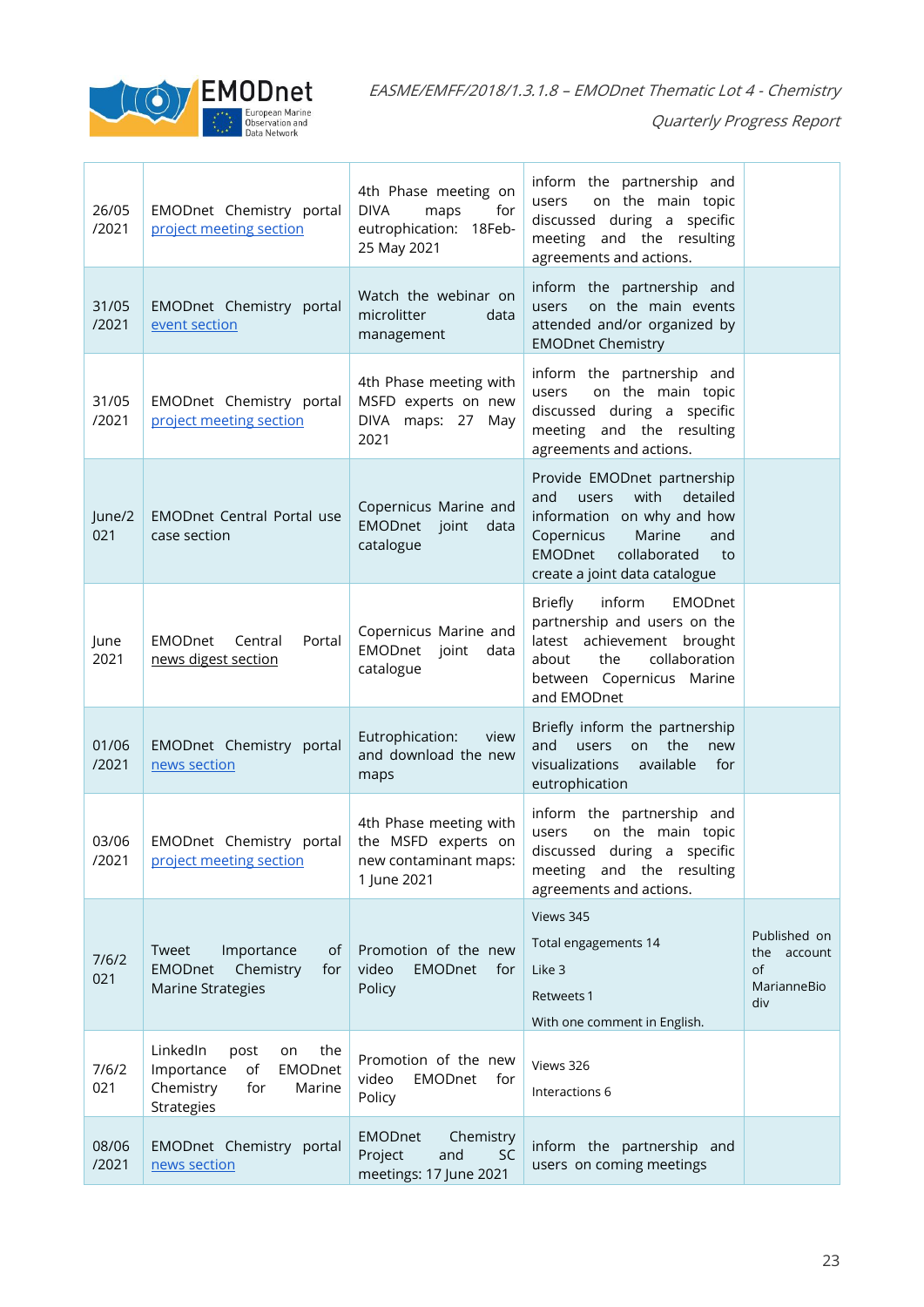

| 08/06<br>/2021 | EMODnet Chemistry portal<br>news section                | video<br>Watch<br>the<br><b>EMODnet for Policy!</b>                                                                                                                                                | Promote the new EMODnet<br>video, which EMODnet Chemistry<br>participated in as it is an essential<br>support<br>for<br>the<br><b>MSFD</b><br>implementation |                                                         |
|----------------|---------------------------------------------------------|----------------------------------------------------------------------------------------------------------------------------------------------------------------------------------------------------|--------------------------------------------------------------------------------------------------------------------------------------------------------------|---------------------------------------------------------|
| 09/06<br>/2021 | EMODnet Chemistry portal<br>news section                | catalogue<br>A<br>new<br>to<br>the<br>Marine<br>support<br>Strategy<br>Framework<br>Directive:<br>joint<br>a<br>Copernicus Marine and<br><b>EMODnet initiative</b>                                 | the<br>Promote<br>joint<br>new<br>Copernicus<br>Marine<br>and<br><b>EMODnet initiative</b>                                                                   |                                                         |
| 9/06/<br>2021  | Tweets on Joint Portfolio with<br><b>CMEMS</b>          | catalogue to<br>A new<br>the<br>Marine<br>support<br>Strategy<br>Framework<br>Directive:<br>a<br>joint<br>Copernicus Marine and<br><b>EMODnet initiative</b>                                       | Views 377<br>Total engagements 11<br>Like 2<br>Retweets 2                                                                                                    | Published on<br>the account<br>of<br>MarianneBio<br>div |
| 9/06/<br>2021  | LinkedIn<br>post<br>Joint<br>on<br>Portfolio with CMEMS | catalogue<br>A new<br>to<br>the<br>Marine<br>support<br>Strategy<br>Framework<br>Directive:<br>joint<br>$\mathsf{a}$<br>Copernicus Marine and<br><b>EMODnet initiative</b>                         | Views 204                                                                                                                                                    | Published on<br>the account<br>of Marianne<br>Schlesser |
| 10/06<br>/2021 | Facebook<br>(OGS<br>account)<br>message                 | catalogue<br>new<br>to<br>A<br>Marine<br>the<br>support<br>Strategy<br>Framework<br>Directive:<br>joint<br>a<br>Copernicus Marine and<br><b>EMODnet initiative</b>                                 | the<br>Promote<br>new<br>joint<br>Copernicus<br>Marine<br>and<br><b>EMODnet initiative</b>                                                                   | Facebook<br>on the OGS<br>account                       |
| 11/06<br>/2021 | EMODnet Chemistry portal<br>guidelines section          | EMODnet Visualization<br>products<br>for<br>Beach<br>Litter<br>data<br>https://www.emodnet-<br>chemistry.eu/about/doc<br>uments/EMODnet Visu<br>alization products for<br><b>Beach Litter data</b> | provide<br>detailed<br>technical<br>information<br>how<br><b>on</b><br>visualizations for Beach Litter<br>data were generated                                |                                                         |
| 14/06<br>/2021 | EMODnet Chemistry portal<br>event section               | EOSC Future project:<br>kick-off meeting                                                                                                                                                           | inform the partnership and<br>on the main events<br>users<br>attended and/or organized by<br><b>EMODnet Chemistry</b>                                        |                                                         |
| 14/06<br>/2021 | EMODnet Chemistry portal<br>event section               | Festival of the Sea: let's<br>get marine data free                                                                                                                                                 | inform the partnership and<br>on the main events<br>users<br>attended and/or organized by<br><b>EMODnet Chemistry</b>                                        |                                                         |
| 14/06<br>/2021 | NODC/OGS portal Highlights<br>section                   | Festival of the Sea: let's<br>get marine data free                                                                                                                                                 | Promote EMODnet Chemistry<br>via other websites                                                                                                              |                                                         |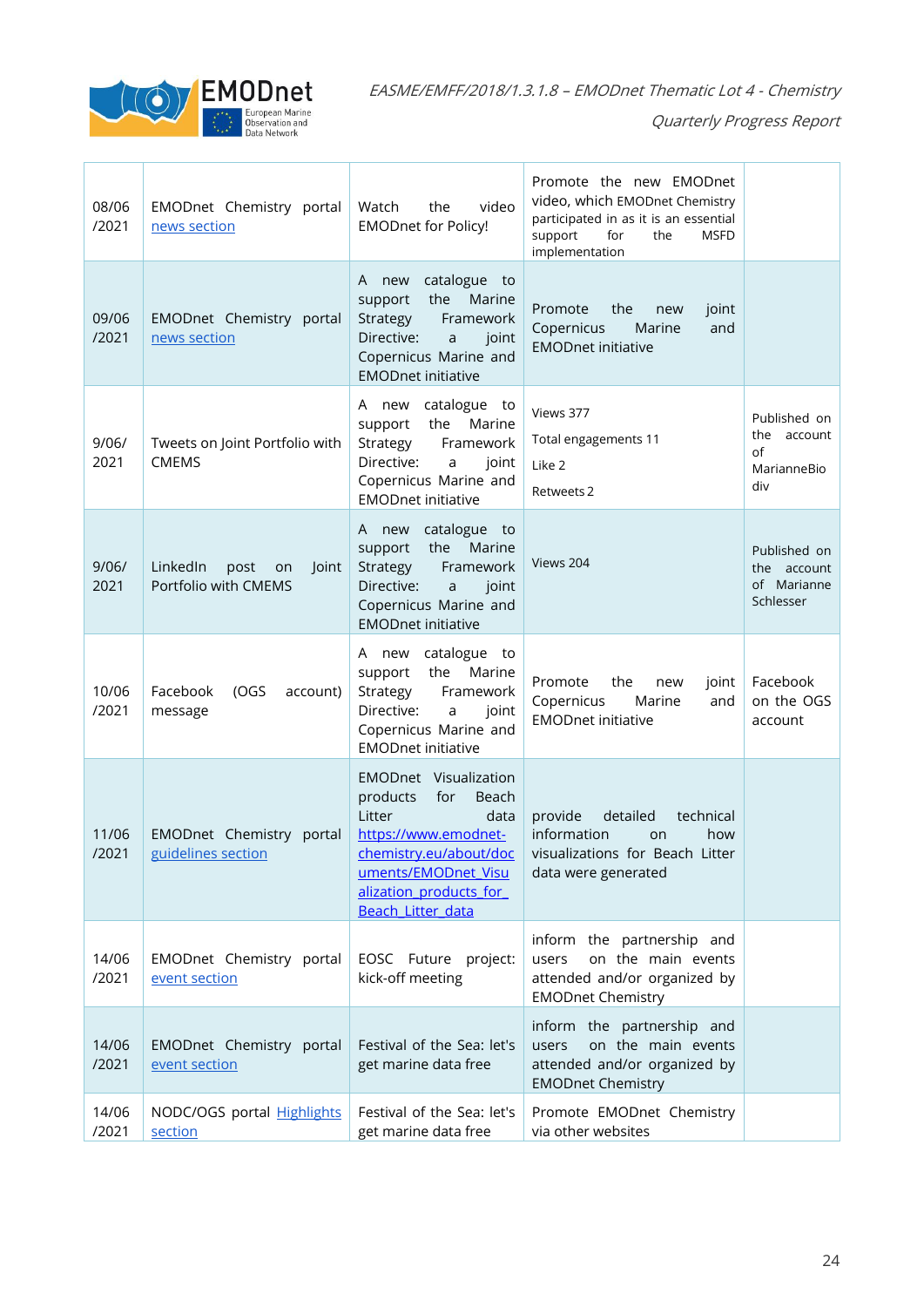

| 14/06<br>/2021 | Release on of the new<br>promotion video "EMODnet<br>Chemistry, a value for marine<br>strategies" with subtitles in<br>English<br>and<br>French<br>(https://www.youtube.com/w<br>atch?v=4NobECD4k18) | Presentation<br>of<br><b>EMODnet-Chemistry</b><br>portfolio (data, products<br>and services), how you<br>can make the most of it,<br>appreciate<br>and<br>the<br>strength of our network. | Inform on EMODnet Chemistry<br>activities, structure and goals.<br>Above 300 views in three days.                                                                            | <b>EMODnet</b><br>Open<br>Conference,<br>published<br>on<br><b>EMODnet</b><br>youtube<br>channel |
|----------------|------------------------------------------------------------------------------------------------------------------------------------------------------------------------------------------------------|-------------------------------------------------------------------------------------------------------------------------------------------------------------------------------------------|------------------------------------------------------------------------------------------------------------------------------------------------------------------------------|--------------------------------------------------------------------------------------------------|
| 14/06<br>/2021 | <b>EMODnet</b><br>Central Portal<br>video gallery                                                                                                                                                    | <b>New</b><br>EMODnet<br>Chemistry promotional<br>and<br>tutorial<br>video<br>included<br>the<br>in<br><b>EMODnet Central Portal</b><br>video Gallery.                                    | Promote EMODnet Chemistry<br>via other websites                                                                                                                              |                                                                                                  |
| 14/06<br>/2021 | EMODnet Chemistry portal<br>news section                                                                                                                                                             | <b>News</b><br><b>EMODnet</b><br>on<br>Chemistry promotional<br>and tutorial video                                                                                                        | Advertise the new EMODnet<br>Chemistry video                                                                                                                                 |                                                                                                  |
| 14/06<br>/2021 | EMODnet Chemistry Portal<br>video<br>gallery<br>(/videos/Emodnet_Chemistry<br>_Youtube.mp4)                                                                                                          | EMODnet<br>New<br>Chemistry promotional<br>and<br>tutorial<br>video<br>the<br>included<br>in<br>EMODnet<br>Chemistry<br>video Gallery.                                                    | Increase the visibility of the<br>new EMODnet Chemistry video                                                                                                                |                                                                                                  |
| 14/06<br>/2021 | EMODnet Chemistry Portal<br>Poster<br>and<br>presentation<br>section                                                                                                                                 | Publication<br>of<br>the<br>poster dedicated to the<br><b>EMODnet</b><br>new<br>Chemistry promotional<br>and tutorial video                                                               | Increase the visibility of the<br>communication<br>material<br>dedicated to the new EMODnet<br>Chemistry video                                                               |                                                                                                  |
| 14/06<br>/2021 | <b>EMODnet</b><br>Email<br>all<br>to<br>Chemistry Consortium                                                                                                                                         | <b>News</b><br>the<br>just<br>on<br><b>EMODnet</b><br>released<br>Chemistry promotional<br>and tutorial video                                                                             | Inform all EMODnet Chemistry<br>partners and members of the<br>Advisory forum on the new<br>video release                                                                    |                                                                                                  |
| 14/06<br>/2021 | SeaDataNet<br>website<br>https://www.seadatanet.org/                                                                                                                                                 | <b>EMODnet</b><br><b>New</b><br>Chemistry promotional<br>tutorial<br>video<br>and<br>in different<br>included<br>of<br>sections<br>the<br>SeaDataNet website                              | Promote the new video via<br>other websites                                                                                                                                  |                                                                                                  |
| 15/06<br>/2021 | EMODnet Chemistry portal<br>event section                                                                                                                                                            | EMODnet<br>Open<br>Conference<br>and<br>Jamboree:<br>Chemistry<br>contribution, 14-18 June<br>2021                                                                                        | inform the partnership and<br>on the main events<br>users<br>attended and/or organized by<br><b>EMODnet Chemistry</b>                                                        |                                                                                                  |
| 15/06<br>/2021 | EMODnet Chemistry portal<br>news section                                                                                                                                                             | What do stakeholders<br>say about<br>EMODnet<br>Chemistry?<br>Some<br>the<br>answers<br>from<br><b>EMODnet</b><br>Open<br>Conference                                                      | inform the partnership and<br>users on some stakeholders'<br>opinion<br><b>EMODnet</b><br>on<br>Chemistry, that were collected<br>during the EMODnet Open<br>conference 2021 |                                                                                                  |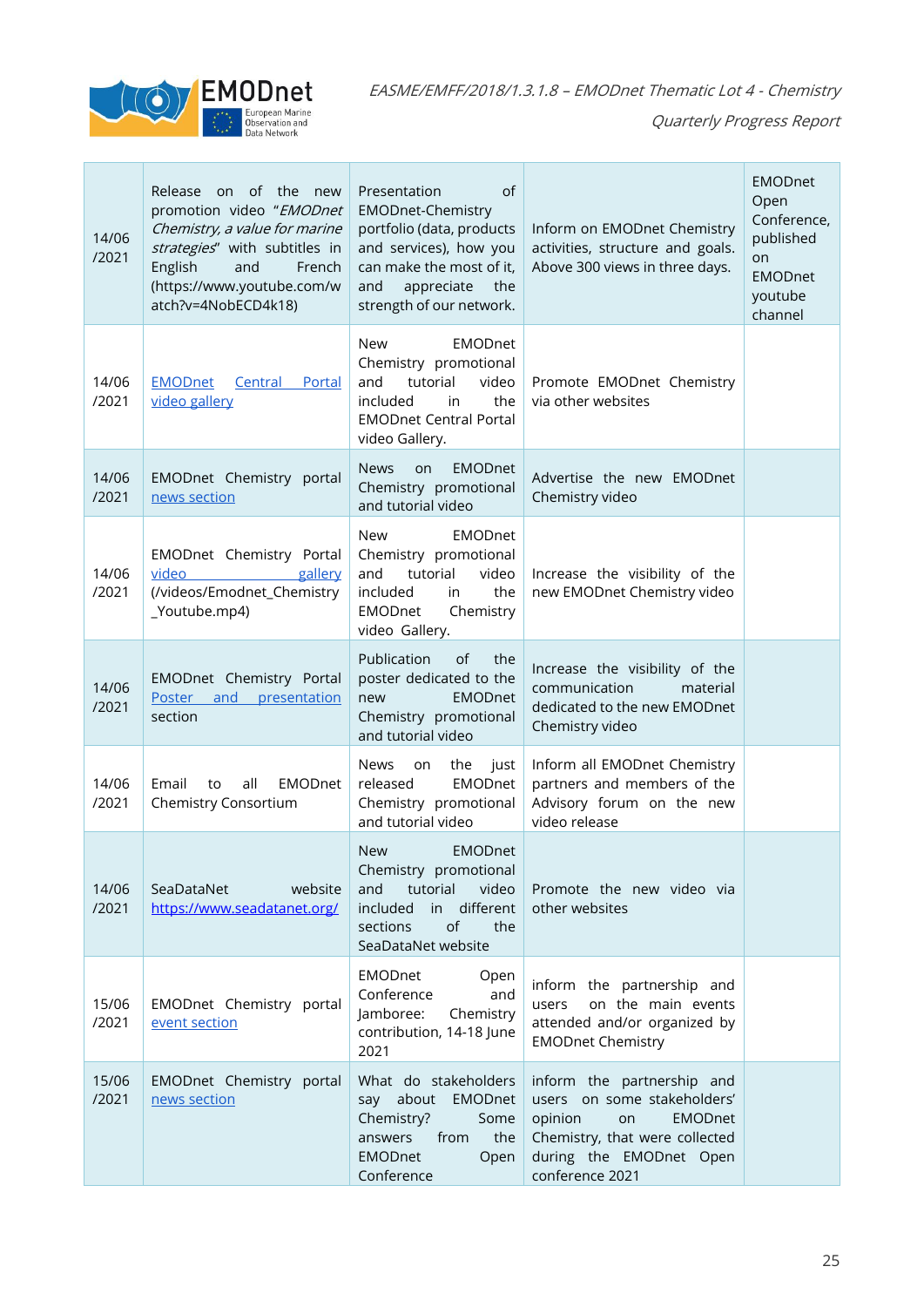

| 16/06<br>/2021 | Poster + pitch presentation                                                             | entitled<br>Poster<br>"Combining<br>multidisciplinary<br>interoperable<br>data<br>products to<br>support<br>conservation<br>and<br>of<br>management<br>Mediterranean<br>Sensitive<br>Habitats:<br>example of the North<br>Adriatic maërl beds"                                                   | Communicate the importance of<br>interoperability<br>data<br>among<br><b>EMODnet lots</b>                                                                                                                   | <b>EMODnet</b><br>Open<br>Conference |
|----------------|-----------------------------------------------------------------------------------------|--------------------------------------------------------------------------------------------------------------------------------------------------------------------------------------------------------------------------------------------------------------------------------------------------|-------------------------------------------------------------------------------------------------------------------------------------------------------------------------------------------------------------|--------------------------------------|
| 16/06<br>/2021 | EMODnet Chemistry Portal<br>Poster and presentation<br>section                          | entitled<br>Poster<br>"Combining<br>multidisciplinary<br>interoperable<br>data<br>products to<br>support<br>conservation<br>and<br>of<br>management<br>Mediterranean<br>Sensitive<br>Habitats:<br>example of the North<br>Adriatic maërl beds"                                                   | Increase the visibility of the<br>Poster that won 1 <sup>st</sup> prize of the<br>Poster session Visibility during<br>virtual exhibition of posters and in<br>plenary during the EMODnet Open<br>Conference |                                      |
| 16/06<br>/2021 | EMODnet Chemistry portal<br>news section                                                | Look at the best poster<br>of the EMODnet Open<br>Conference<br>2021<br>"Combining<br>multidisciplinary<br>interoperable<br>data<br>products to<br>support<br>conservation<br>and<br>management<br>οf<br>Mediterranean<br>Sensitive<br>Habitats:<br>example of the North<br>Adriatic maërl beds" | inform the partnership and<br>users that the the best poster<br>of<br>the<br>EMODnet<br>Open<br>Conference 2021 was designed<br>by OGS, scientific coordinator<br>of EMODnet Chemistry                      |                                      |
| 16/06<br>/2021 | Tweet on key messages from<br>the discussion on EMODnet<br>for Global with A. Giorgetti | <b>EMODnet</b><br>Open<br>Conference<br>2021:<br>Discussion on EMODnet<br>for Global                                                                                                                                                                                                             | Retweets 2<br>Like 10                                                                                                                                                                                       |                                      |
| 17/06<br>/2021 | EMODnet Chemistry portal<br>event section                                               | "Alternative<br>plastic"<br>event: what examples of<br>new and consolidated<br>virtuous initiatives?                                                                                                                                                                                             | inform the partnership and<br>on the main events<br>users<br>attended and/or organized by<br><b>EMODnet Chemistry</b>                                                                                       |                                      |
| 17/06<br>/2021 | NODC/OGS portal Highlights<br>section                                                   | "Alternative<br>plastic"<br>event: what examples of<br>new and consolidated<br>virtuous initiatives?                                                                                                                                                                                             | Promote EMODnet Chemistry<br>via other websites                                                                                                                                                             |                                      |
| 17/6/<br>2021  | New<br>promotion<br>video<br>"EMODnet Chemistry, a value<br>for marine strategies"      | Full visioning of the new<br>Chemistry<br>EMODnet<br>promotional<br>and                                                                                                                                                                                                                          | <b>EMODnet-Chemistry</b><br>Present<br>portfolio and appreciate the<br>strength of our network.                                                                                                             | <b>EMODnet</b><br>Chemistry          |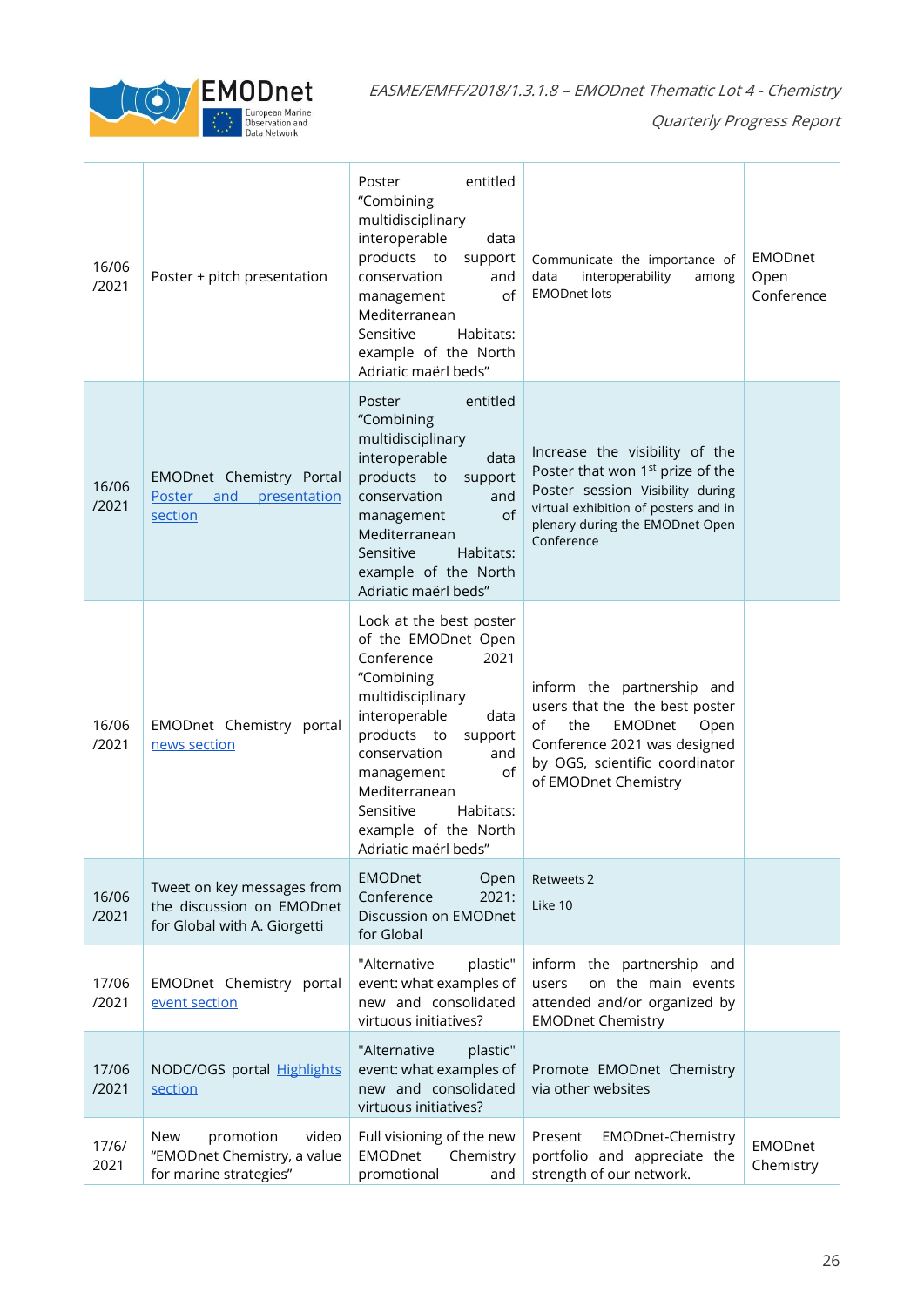

|                |                                                                | tutorial video with the<br>65 participants of the<br>EMODnet<br>Chemistry<br>Group Meeting.              |                                                                                                                                                                                        | Project<br>Meeting                                            |
|----------------|----------------------------------------------------------------|----------------------------------------------------------------------------------------------------------|----------------------------------------------------------------------------------------------------------------------------------------------------------------------------------------|---------------------------------------------------------------|
| 18/06<br>/2021 | EMODnet Chemistry portal<br>project meeting section            | 4th Phase Project and<br>SC meetings: 17 June<br>2021                                                    | inform the partnership and<br>on the main topic<br>users<br>discussed during a specific<br>meeting and the resulting<br>agreements and actions.                                        |                                                               |
| 18/06<br>/2021 | EMODnet Chemistry Portal<br>Poster and presentation<br>section | Marine Litter Database<br>and<br>associated<br>products                                                  | Increase the visibility of the<br>IFREMER posterMarine Litter<br>Database<br>and<br>associated<br>products presented at the<br>EMODnet Open conference<br>2021                         |                                                               |
| 23/06<br>/2021 | EMODnet Chemistry portal<br>use case section                   | Joint Copernicus Marine<br>& EMODnet catalogue:<br>Chemistry contribution                                | Provide EMODnet Chemistry<br>partnership and users with<br>detailed information on how<br><b>EMODnet Chemistry contribute</b><br>to the Joint Copernicus Marine<br>& EMODnet catalogue |                                                               |
| 28/06<br>/2021 | EMODnet Chemistry portal<br>news section                       | EMODnet<br>Chemistry<br>EMODnet<br>Q&A: How<br>Chemistry<br>supports<br>marine strategies.               | inform the partnership and<br>on how EMODnet<br>users<br>Chemistry supports marine<br>strategies and other topics<br>through<br>short<br>monthly<br>interviews                         |                                                               |
| 28/06<br>/2021 | Tweet on 1 <sup>st</sup> Q&A with A.<br>Giorgetti              | <b>EMODnet</b><br>Chemistry<br><b>EMODnet</b><br>Q&A: How<br>Chemistry<br>supports<br>marine strategies. | Views 521<br>Total engagements 20<br>Like 6<br>Ouvertures des détails 6<br>Retweets<br>2                                                                                               | Published<br>the<br>on<br>account of<br>MarianneBi<br>odiv    |
| 28/06<br>/2021 | LinkedIn post on 1 <sup>st</sup> Q&A with<br>A. Giorgetti      | EMODnet<br>Chemistry<br>Q&A: How<br>EMODnet<br>Chemistry<br>supports<br>marine strategies.               | Views 232<br>Reactions 5                                                                                                                                                               | Published<br>the<br>on<br>account of<br>Marianne<br>Schlesser |
| <b>SUM</b>     |                                                                |                                                                                                          |                                                                                                                                                                                        | Total = $65$                                                  |

| <b>B. Planned communication products</b> |                           |                                                                                                                                                                                                                                           |                                                                                 |
|------------------------------------------|---------------------------|-------------------------------------------------------------------------------------------------------------------------------------------------------------------------------------------------------------------------------------------|---------------------------------------------------------------------------------|
| Date                                     | Communication<br>material | Short description (of the material, title,<br>) and/or link to the asset                                                                                                                                                                  | Main results expected                                                           |
| from luly  <br>to Sept<br>2021           |                           | Active dissemination   The new video "EMODnet Chemistry: a value<br>of the new video on   for marine strategies" will be advertised in<br>several occasion by the next future EMODnet NewsDigest, and<br>communicated in the Social Media | Increased visibility of the video<br>(and also the video EMODnet for<br>Policy) |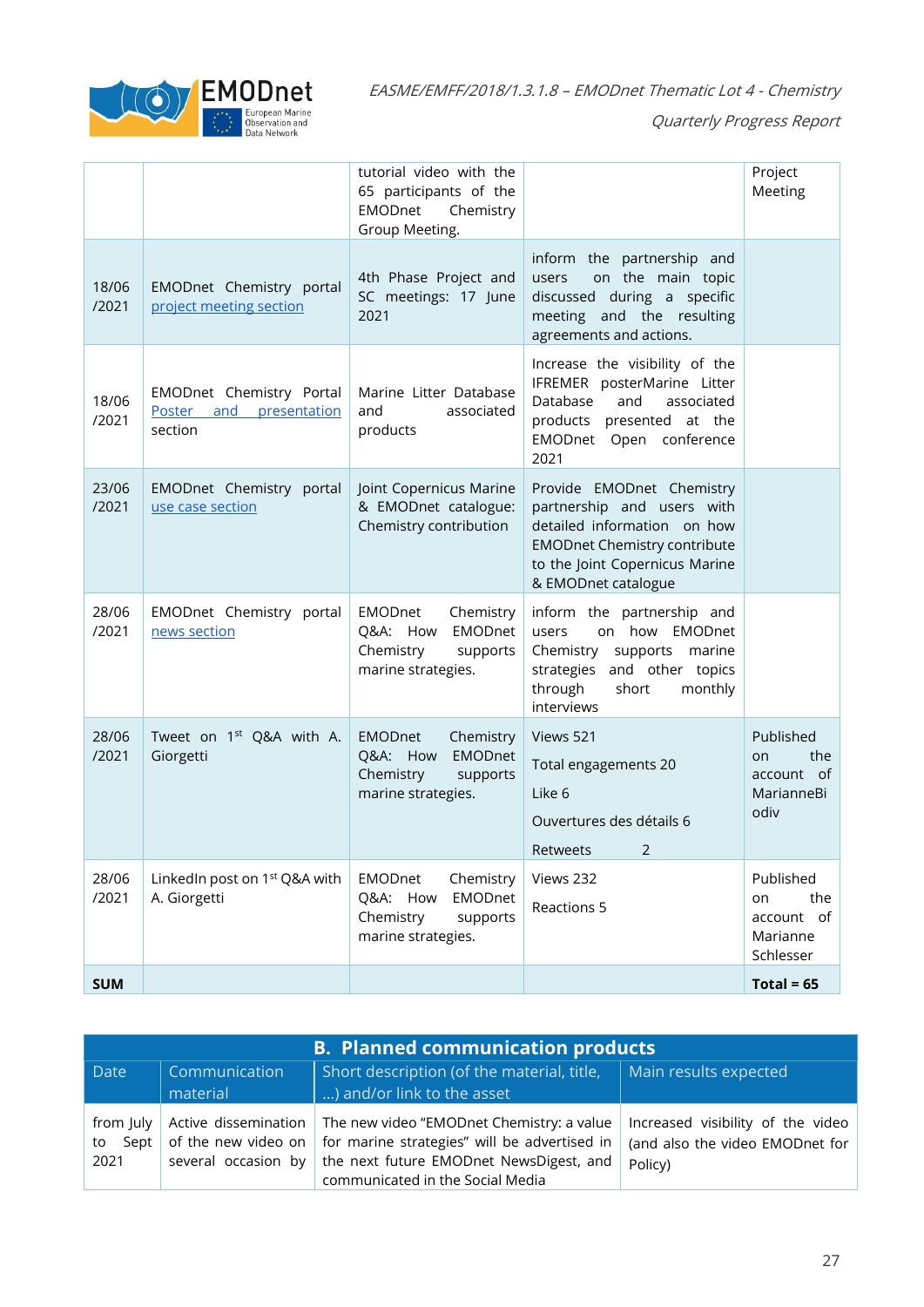

|                              | all partners, incl. in<br>social media                                                                                                     |                                                                                                                                                     |                                                                                                                                                                             |
|------------------------------|--------------------------------------------------------------------------------------------------------------------------------------------|-----------------------------------------------------------------------------------------------------------------------------------------------------|-----------------------------------------------------------------------------------------------------------------------------------------------------------------------------|
| 07/2021                      | Chinese subtitles for<br>the new promotion<br>video                                                                                        | Subtitles in Chinese will be prepared with the<br><b>EMODnet Secretariat.</b>                                                                       | Facilitate the access to the work<br>done by EMODnet Chemistry for<br>Chinese speakers in the context of<br>EMOD-PACE.                                                      |
| $07 -$<br>09/2021            |                                                                                                                                            | Additional Chemistry use cases and key<br>achievements in EMODnet monthly News<br>Digest / on the Chemistry portal / in social<br>media + Email     |                                                                                                                                                                             |
| 08/2021                      | Subtitles in Russian,<br>Spanish,<br>Italian,<br>German and Dutch<br>the<br>for<br>new<br>promotion<br>video<br>available<br>on<br>YouTube | With the help of EMODnet Chemistry<br>partners, subtitles in RU / ES / IT / DE / NL<br>have been provided to the secretariat at the<br>end of June. | Facilitated access to the work<br>done by EMODnet Chemistry in<br>five U.N. languages (EN / FR / RU /<br>ES + Chinese) and additional<br>European languages (IT / DE / NL). |
| 07/2021                      | <b>EMODnet Chemistry</b><br>Portal 1 Q&A news                                                                                              | Q&A from/to Francois Galgani and Geoge<br>Hanke                                                                                                     |                                                                                                                                                                             |
| 08/2021                      | Success story<br>on<br>Beach Litter in the<br>mediterranean                                                                                | Joint success story prepared by OGS/ HCMR<br>for EMODnet Ingestion                                                                                  | New online use case published on<br>the DIP portal and on the<br>Chemistry portal.                                                                                          |
| 09/2021                      | Publication<br>0f<br>an<br>article                                                                                                         | Q&A with A. Giorgetti in Horizon Magazine                                                                                                           | In collaboration with Secretariat                                                                                                                                           |
| 09/2021                      | Video                                                                                                                                      | Updated movie on webODV with a tutorial<br>dedicated to contaminants                                                                                | Step-by-step tutorial                                                                                                                                                       |
| Routinel<br>у                | social media posts<br><b>EMODnet</b><br>on<br>Chemistry<br>Portal<br>news                                                                  |                                                                                                                                                     |                                                                                                                                                                             |
| August -<br>Sept-Oct<br>2021 | <b>EMODnet Chemistry</b><br>Portal 3 Q&A news                                                                                              | Q&A from/to A.Giorgetti                                                                                                                             |                                                                                                                                                                             |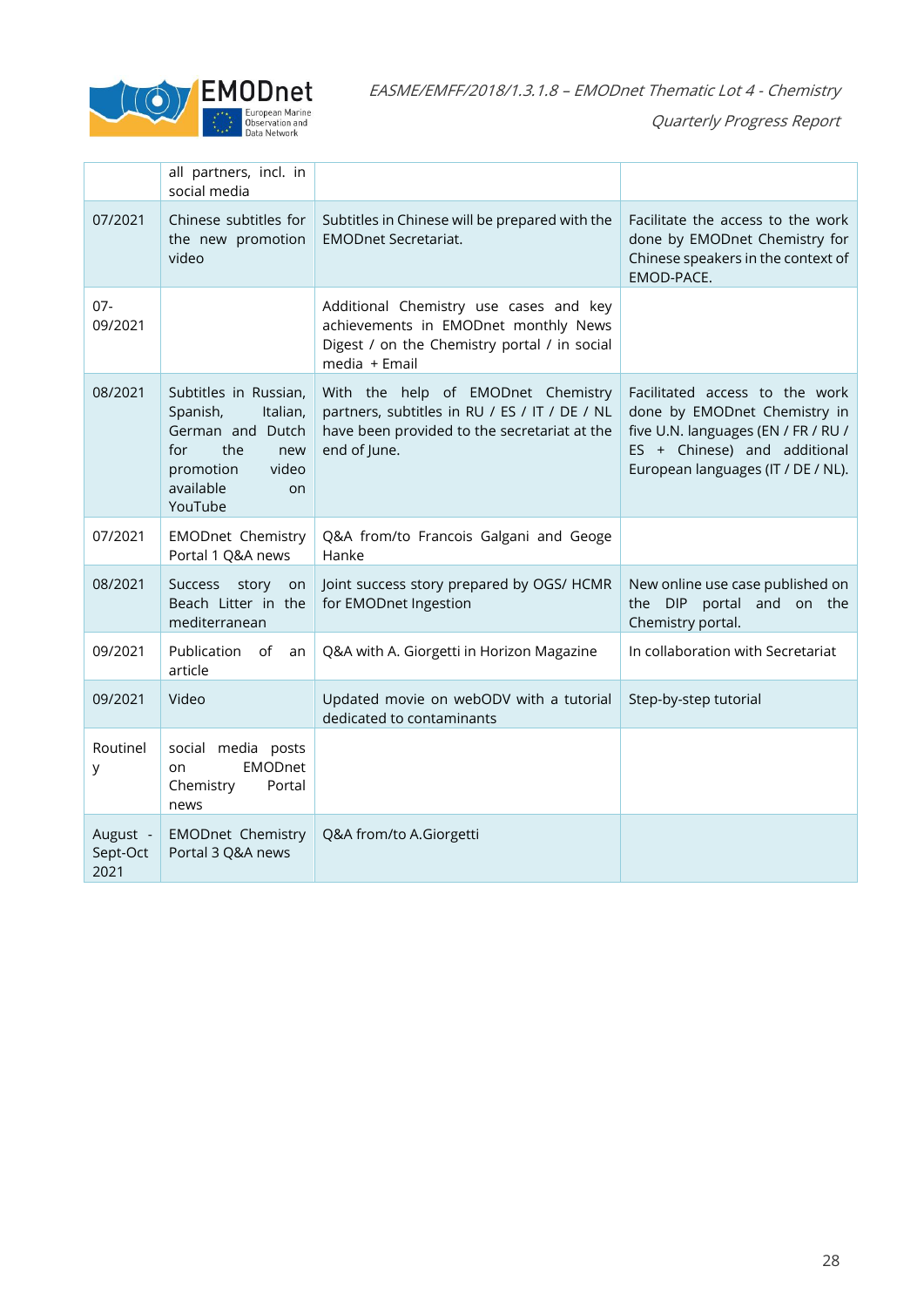

[For the reporting period, please list all publications, e.g. peer-reviewed journals, book chapters, conference papers, etc.) of which you are aware, within the reporting period, including a reference to the EMODnet data or data products which is being discussed.]

| List of known publications using EMODnet data or data products |                                          |                                               |           |                 |
|----------------------------------------------------------------|------------------------------------------|-----------------------------------------------|-----------|-----------------|
| Date                                                           | Type and name of journal,<br>conference, | Publication title including<br>DOI (if known) | Author(s) | Organisation(s) |
|                                                                |                                          |                                               |           |                 |
|                                                                |                                          |                                               |           |                 |
|                                                                |                                          |                                               |           |                 |
|                                                                |                                          |                                               |           |                 |
|                                                                |                                          |                                               |           |                 |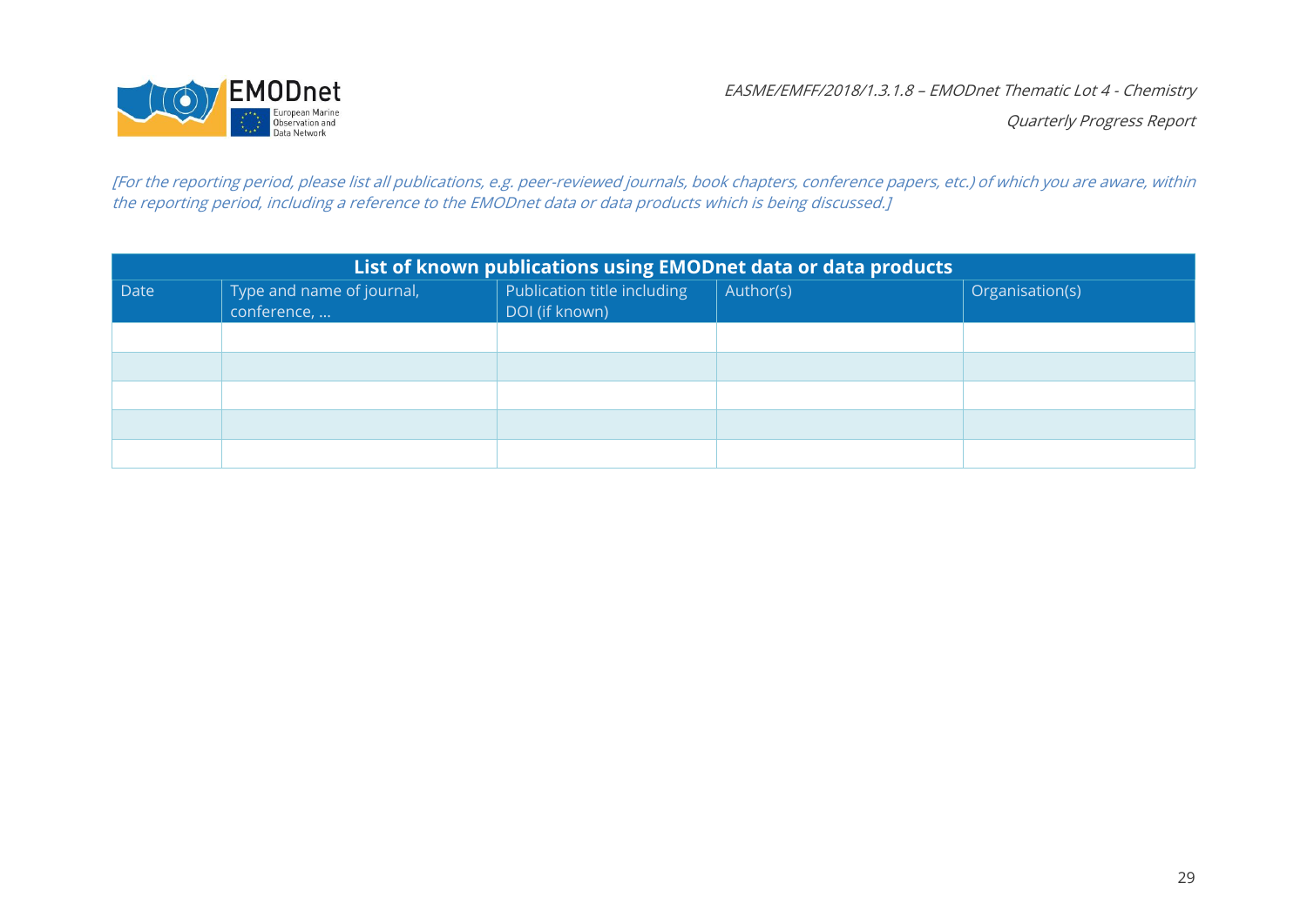

Quarterly Progress Report

### **6. Monitoring indicators**

[Please refer to the standardised monitoring tool i.e., Matomo, to complete the monitoring and progress indicators excel template, and provide a short explanation in the table below on the numbers and trends for each indicator when possible/applicable. **Please indicate clearly if monitoring was carried out using tools other than Matomo.**]

<span id="page-29-0"></span>

| Comments on the progress indicators in the excel template                                                                                                                                                                                                                  |                                                                                                                          |                                                                                                                                                                                                                                                                                                                                                                                          |  |
|----------------------------------------------------------------------------------------------------------------------------------------------------------------------------------------------------------------------------------------------------------------------------|--------------------------------------------------------------------------------------------------------------------------|------------------------------------------------------------------------------------------------------------------------------------------------------------------------------------------------------------------------------------------------------------------------------------------------------------------------------------------------------------------------------------------|--|
| Progress indicator                                                                                                                                                                                                                                                         | Means of<br>collecting figures                                                                                           | Comment                                                                                                                                                                                                                                                                                                                                                                                  |  |
| 1. Current status and coverage of total available thematic data<br>A) Volume and coverage of available data<br>If you don't use the provided sea-basin figures, please<br>indicate why you do not use them, as from when, and<br>what do you use instead and why?          | other<br>Matomo/<br>(Please state which<br>monitoring<br>tool<br>was used to collate<br>the information in<br>each case) | Several new data sets have been entered. Overall, this has resulted in a<br>steady increase of data. There is also maintenance ongoing for marine litter<br>entries which are being revised and will be re-added soon.                                                                                                                                                                   |  |
| B) Usage of data in this quarter                                                                                                                                                                                                                                           |                                                                                                                          | For CDIs, this quarter there are more than twice number of requests for CDI<br>data files as in previous quarter. While number of users is almost the same<br>as compared to previous quarter: 27 versus 26.                                                                                                                                                                             |  |
| 2. Current status and coverage of total number of data products<br>A) Volume and coverage of available data products<br>If you don't use the provided sea-basin figures, please<br>indicate why you do not use them, as from when, and<br>what do you use instead and why? |                                                                                                                          | Many new and updated data products. Mainly Eutrophication DIVA products.                                                                                                                                                                                                                                                                                                                 |  |
| B) Usage of data products in this quarter                                                                                                                                                                                                                                  |                                                                                                                          | "There is a big increase in map visualisations, especially for 'Silicates'. The<br>same for manual downloads. especially for 'contaminants' sub-themes, but<br>there is a download decrease for the marine litter products.<br>As for the total volume downloaded, we see that this time the highest value<br>belongs to Acidity, not to Fertilisers, comparing to the previous report." |  |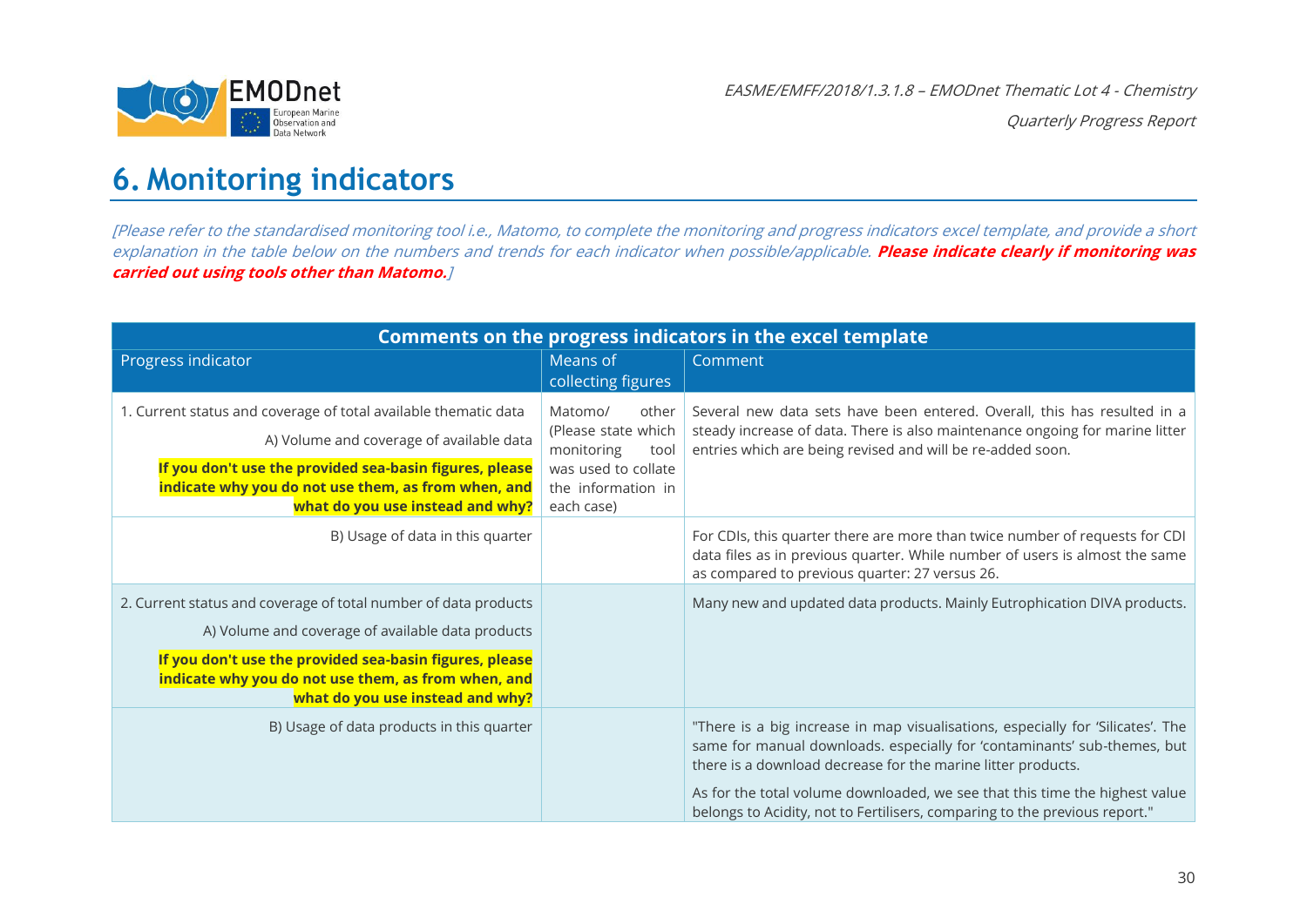

| 3. Organisations supplying/approached to supply data and data<br>products within this quarter | Several new data sets have been entered by a number of data providers.<br>Overall, this has resulted in a steady increase of data.                                                                                                                                                         |
|-----------------------------------------------------------------------------------------------|--------------------------------------------------------------------------------------------------------------------------------------------------------------------------------------------------------------------------------------------------------------------------------------------|
| 4. Online 'Web' interfaces to access or view data                                             | No changes in this period.                                                                                                                                                                                                                                                                 |
| 5. Statistics on information volunteered through download<br>forms                            | "Data - CDI service: Number of users is almost the same as in previous<br>quarter, however with twice as much CDIs requested as before.                                                                                                                                                    |
|                                                                                               | While in other interfaces the 'Academia/Research' is very dominant, we see<br>that it's less dominant and we see higher numbers from other organisation<br>types in the 'Data products - Catalogue' and the 'Data products - DOI landing<br>page' (accessibile mainly from the Catalogue). |
|                                                                                               | We see higher numbers of downloads from Asia in 'Data products - Map<br>viewer' and 'Data products - Catalogue'"                                                                                                                                                                           |
| 6. Published use cases                                                                        | New use case was published in the last week of the reported period. It was<br>sent also to the Central Portal, but as of June, It wasn't published yet.                                                                                                                                    |
| 8.1. Technical monitoring                                                                     | Excellent.                                                                                                                                                                                                                                                                                 |
| 8.2. Portal user-friendliness (Visual harmonization score)                                    | There is no change in the good harmonisation score.                                                                                                                                                                                                                                        |
| 9. Visibility & Analytics for web pages                                                       | Due to Matomo issue, there is no data for the first week of the<br>reported period. Home page became the most visited page. There is<br>a big increase. Also the products page is more visited compared to<br>the previous period. Less need for the Help page.                            |
| 10. Visibility & Analytics for web sections                                                   | Due to Matomo issue, there is no data for the first week of the<br>reported period. Also in the web sections graph we see more traffic<br>for Home and Products.                                                                                                                           |
| 11. Average visit duration for web pages                                                      | Due to Matomo issue, there is no data for the first week of the<br>reported period. Data web page continues to be the one with higher<br>visit duration.                                                                                                                                   |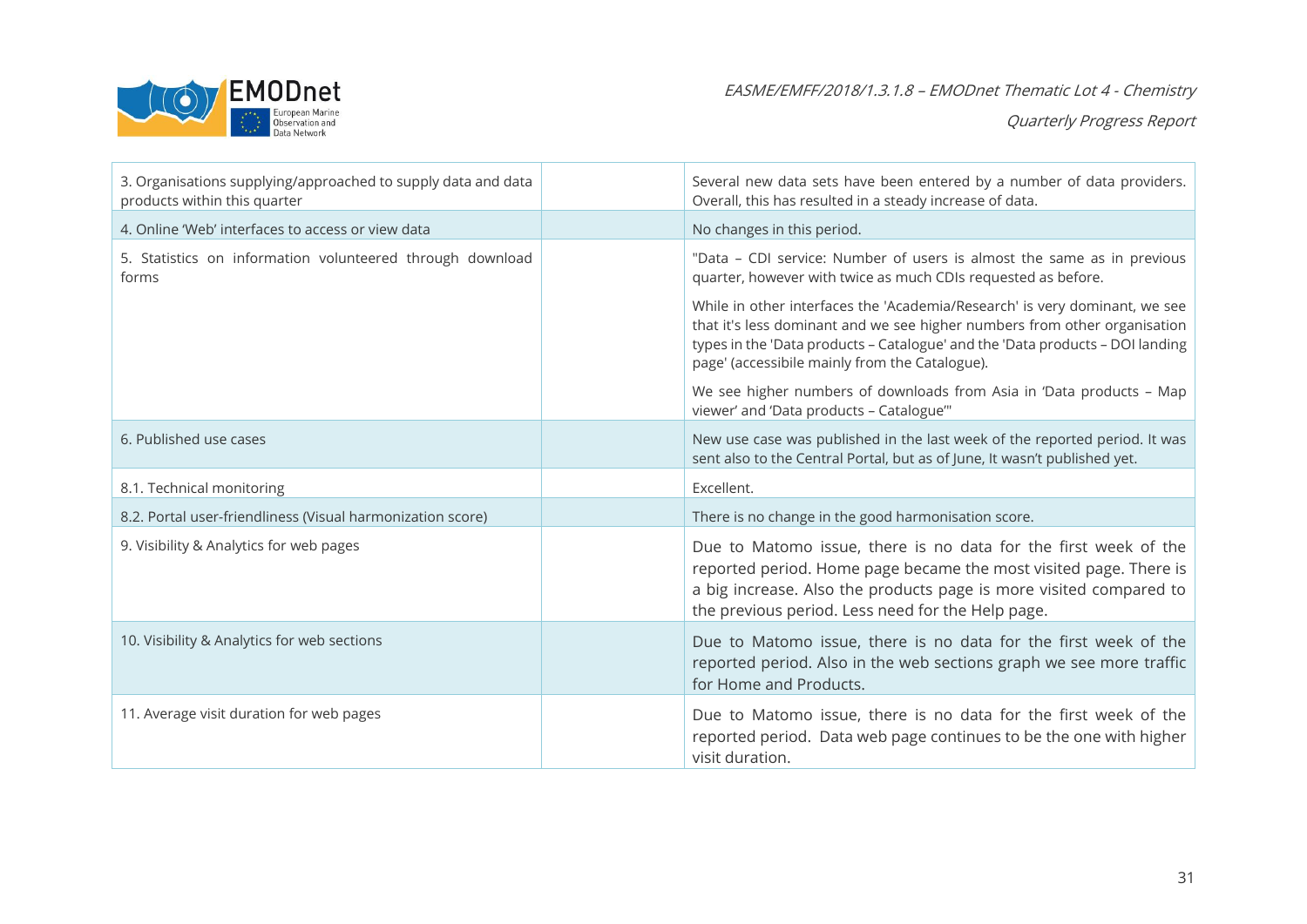

Quarterly Progress Report

The monitoring numbers reported as part of the progress monitoring of EMODnet performance are collected through Matomo. In some cases, numbers from other monitoring systems may also be reported (e.g. Awstats, Google Analytics), and if so, must be reported in the table above. Each system uses different technical approaches and therefore has its strengths and shortcomings. Therefore, results are indicative and care should be taken when interpreting absolute numbers or comparing results from different tools. It is often more sensible to consider trends over time collected by the same monitoring tool.